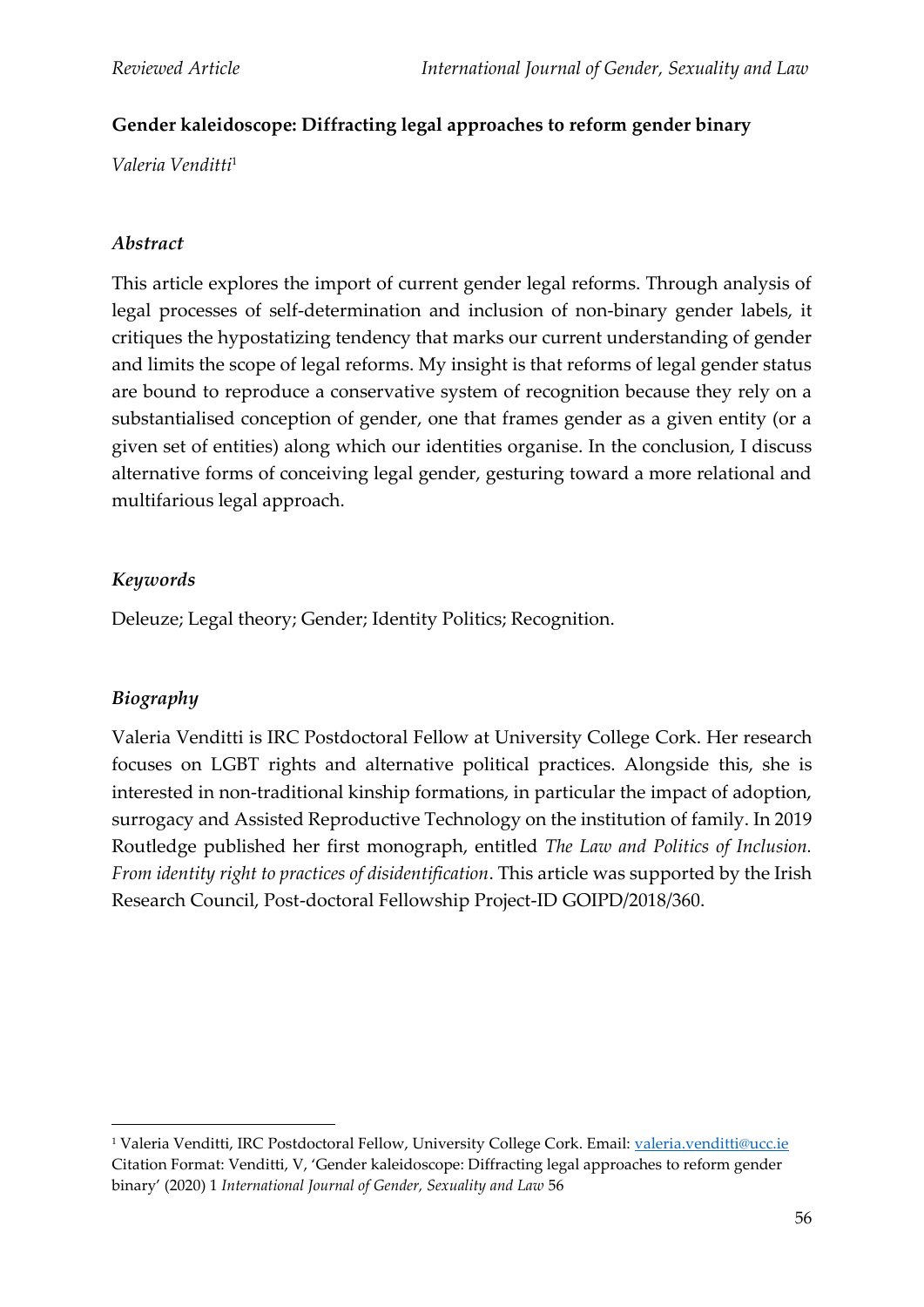#### *Introduction*

The word penis is probably the most misattributed word in English, I think. Because almost nobody has a real one. The standards are made in Japanese or German factories. Womb/vagina sets are unusual too if genuine. Standards are from China; they are recycled sheepskin wallets. I was shocked too when I heard this. *No Promissory Notes*, Ish Klein (2011)

The call to reform legal gender status to encompass gender variant and non-binary identities in the law is becoming increasingly pressing at a national and international level. While many countries have already adopted new legal measures, reforms to gender regulation still represent a thorny issue. In Europe, different countries have implemented a range of alternative resolutions, ranging from the modification of parameters to introduce non-binary gender labels to the simplification of procedures for gender transitioning. In this scenario, scholars and activists are called upon to analyse and assess the impact of different political strategies, to determine outcomes of specific legal measures and propose alternative pathways to new legal accommodations. In this sense, while specialised discussions hold sway with regard to technical aspects of gender legal reform, a more theoretical approach to this issue proves valuable since it can home in on the conflation of several different disciplines and "provid[e] a way of thinking about how to change statutory law, engaging with current options but from a different place" (Cooper 2018b). What can be thought of as a speculative reading of gender reform might support and enrich the route toward developing alternative ways to account for gender in the law, offering legal experts and policy-makers unforeseen tools to think the scope of legal reforms and assess the symbolical weight of institutionalised conceptions. Speculative readings have the advantage of gathering knowledge and data from different fields to present a broader view of the tangle of needs, hopes and demands at stake when it comes to imagining the future of legal gender status.

In this article, I claim that legal gender reform is haunted by a hypostatizing tendency that marks our current understanding of gender and limits the scope of any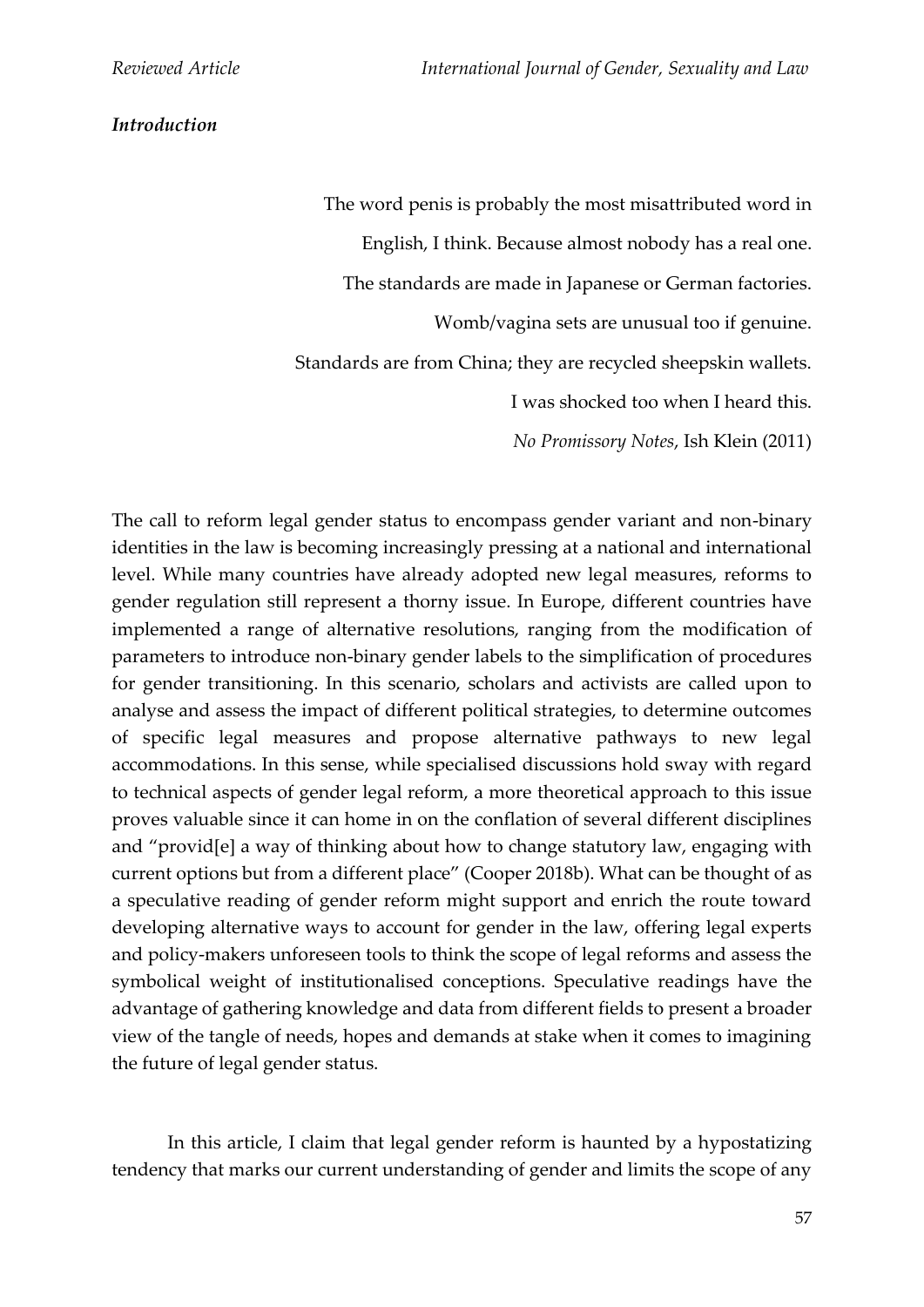reform. My insight is that reforms to legal gender status are bound to reproduce a conservative system of recognition because they rely on a substantialised conception of gender, within which gender is framed as a given entity (or a given set of entities) that structures our identities. Gender appears as a pervasive feature. It is the main line along which subjects constitute themselves and step into the social field, as if they were carrying their own stable and unproblematic gendered self. When transposed onto the legal body, this substantialised account of gender comes to be reinforced by a Western system of laws that places at its centre single individuals and their rights.<sup>2</sup> In this account, political agency<sup>3</sup> becomes contingent on the legal articulation of identity categories that can be taken up by individuals to access rights and entitlements, carving out the import of relationships and contexts in the *functionality* of gender – that is, in the way in which gender unfolds in relational dynamics and also structures them.

Current legal accounts of gender tend to conceal its power as a productive concept and produce the luring illusion of gender as a stable mark that *belongs* to the subject's identity. Gender tends to be regarded as something "deeply rooted in an individual's personality", to the extent that it is possible to draw an analogy between a subject's gender and her "capacity to be the holder of rights and duties" (Van den Brink, Reuβ and Tigchelaar 2015, p. 289). As a result, while legal subjects are characterised as gendered atoms who become the main recipients of the law, legal measures are mainly oriented toward encompassing identity categories, rather than regulating practices linked to gender.<sup>4</sup> This specific modality of portraying gender not only curbs the social impact of legal transformations; it also reinforces the rhetoric of gender as a self-standing entity, a fixed concept, an individual feature, key to allotting

<sup>2</sup> In the last decades, Western laws have been marked by the rise of the jargon of individual rights. This tendency is particularly glaring when we analyse how LGBT issues have been politically discussed and legally addressed in the global North: progress in the law has been achieved in the form of rights concerning single subjects. In this framework, sexual and affective relationships are politically and legally framed as contracts between single gendered individuals. In much the same way, many entitlements and rights have been articulated as directly related to the gendered identity of legal subjects, rather than to the relational sides of the practices in which they take part. On this topic, see Venditti 2019.

<sup>&</sup>lt;sup>3</sup> With 'political agency', I refer to the negotiating potential of social actors. Legal tools become instruments in the hands of subjects to enforce their political will or modify their political and social stance. On the issue of political agency and recognition, see McNay 2008, in particular pp. 163-167 and 195-197.

<sup>4</sup> In the preamble to the Yogyakarta Principles, "gender identities" are understood as referring "to each person's deeply felt internal and individual experience of gender […] including the personal sense of the body […] and other expressions of gender, including dress, speech, and mannerisms". See [https://yogyakartaprinciples.org/,](https://yogyakartaprinciples.org/) viewed 29 August 2019.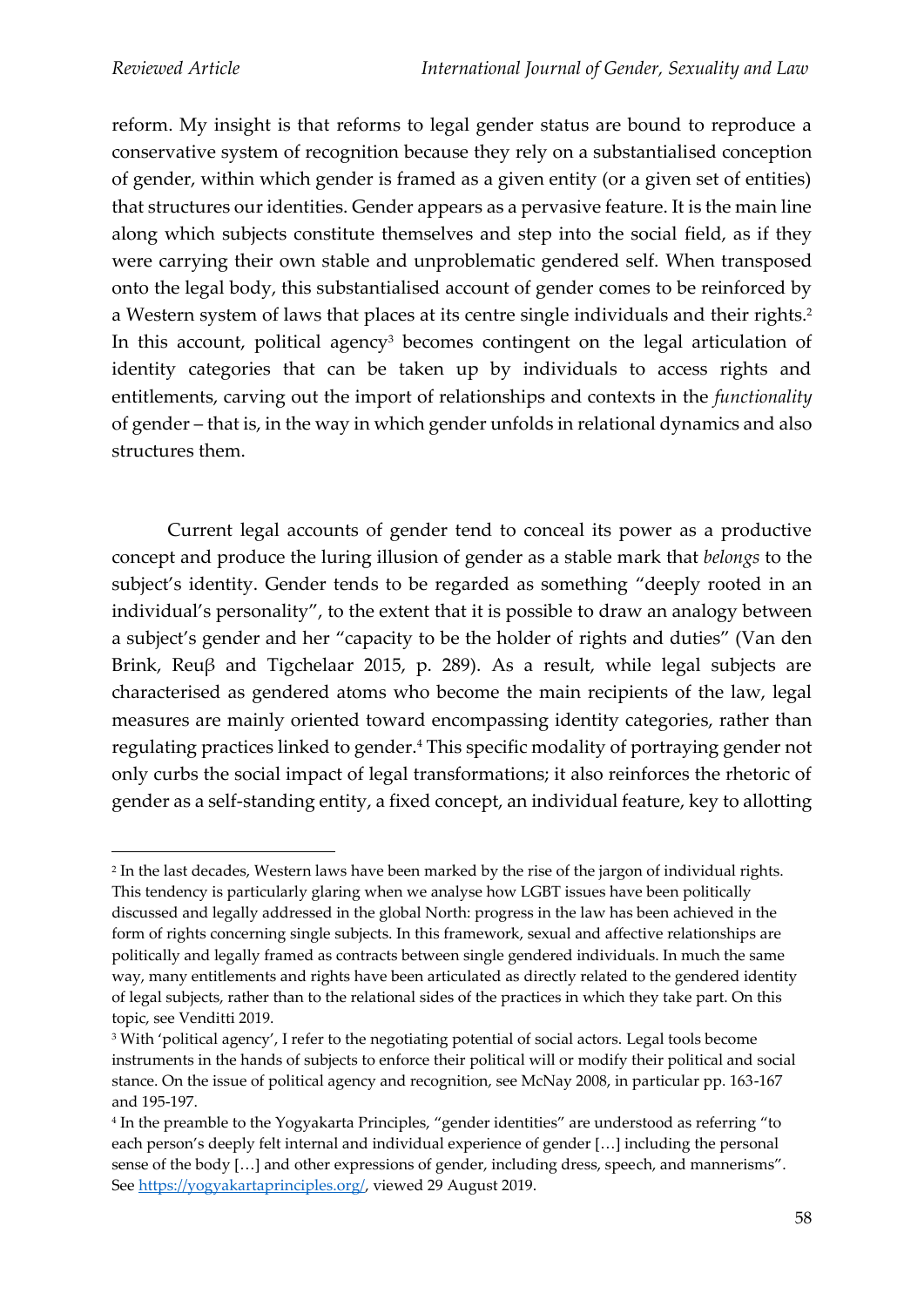entitlements, protections and rights. To put it another way, the current mainstream conception of gender as a given, stable entity that fashions bodies before and beyond their social embodiment, informs legal accounts of gender and clogs alternative readings of gender, both at a legal and at a social level.

In the following pages, my aim is to revise this monolithic account of gender as a self-standing feature to prefigure a kaleidoscopic idea of gender that might pave the way for more effective legal reform. This new perspective is rooted in a conception of gender as a relational, fluctuating, everchanging *space* that we inhabit, instead of an essential and unchanging feature that establishes our identities. In the first section, I briefly present some examples of legal reform and the predicaments that have come with them. From the harmonisation of national schemes of gender recognition at an international level to the potential drawbacks of non-binary regulations on gender violence/gender equality, up to the effects of legal reforms on the everyday lives of single individuals and the social perception of non-binary genders, I deem these problems as originating in the essentialisation and naturalisation of gender – even when not considered as a reflection of sex – and in a legal position that neglects the structural power of legal gender labels. In the second part of this article, I turn my attention to the impact that these substantialising processes have on legal reforms and their scope. To do so, I tackle the connection between the mainstream understanding of gender, its main legal "expression" – individual rights – and its specific legal value – identity recognition. In today's global North, legal gender labels impose, in Deleuzian terms, "a series of models on our bodies, even in their involuntary structures, and offer our intelligence a sort of knowledge, a possibility of foresight as project" (Deleuze 2004, p. 21). In this scenario, the legal articulation of what Gilles Deleuze defines as a foreseeable project leaves little leeway for the articulation of alternative regulations. The conclusion gestures toward the advantages of understanding gender as a productive material practice, something that exists only in the contingency of its manifestations, that is constantly made within interactions, that exceeds categories and can only be known in the flickering of single occurrences. In addition, I hint at alternative routes to gender legal reforms based on a more nuanced reading of gender, one that goes beyond the fixed narration of gender that legal reforms and the jargon of rights keep supporting.

This article will focus on two ways of "doing" gender legal reforms: selfdetermination and the creation of a third gender label. However, many things will be left out. First, it will not deal with data drawn from quantitative or qualitative studies, nor will it carry out an in-depth analysis of case studies or practical examples, as this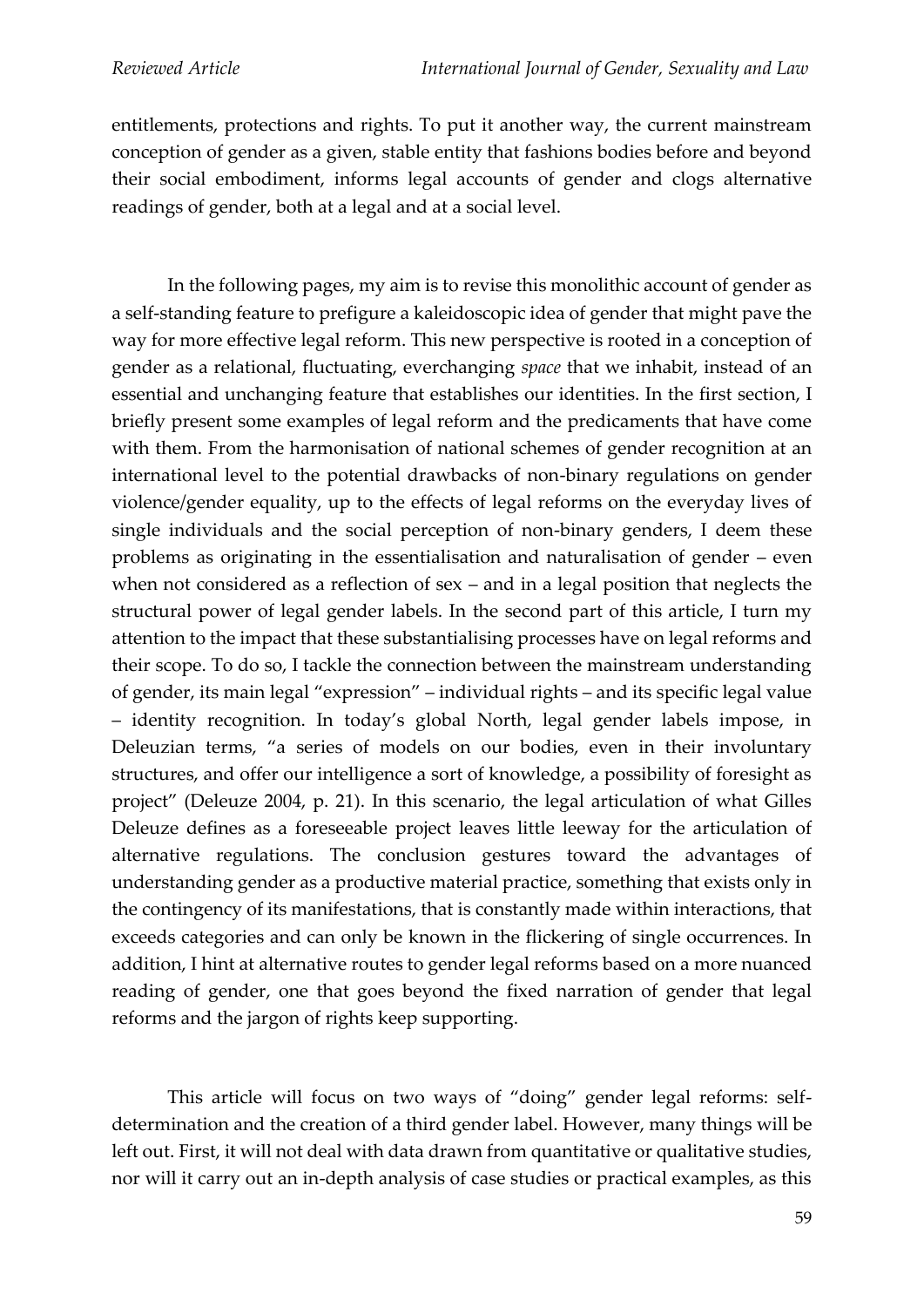would exceed its purpose and methods. Instead, this article engages with legal practices from a critical point of view and sets up a speculative approach to gender deregulation and legal reform. Its main aim is to look at these topics in a way that takes into consideration first and foremost life practices and the rhetoric that shape discourses around them.<sup>5</sup>

It is worth noting that legal and social recognition is a crucial element for those people whose gender identity does not fit into binary or conventional standards. Legal legitimation and social intelligibility become a shield against discrimination and violence. Reports of discriminatory behaviours on the basis of gender show that the validation of one's own identity makes a difference when it comes to living a 'livable' life (see e.g. O'Flaherty 2015). However, this article will deliberately eschew any direct references to the emotional, practical and symbolical weight of recognition. In fact, in what follows, I aim to work with our conceptual understanding of gender in order to explore the potentialities of using it in a different way, *as if* we might do without gender even in the social positioning of our identities (see Cooper 2018b). Nevertheless, I acknowledge the pain and the struggles of transgender, genderfluid and agender people, and recognize the *need* for a strategic politics of gender (see, among others, Butler 2004), one that uses socially accepted labels and aims to conquer new spaces for those whose social, legal and lived experience of gender diverge from the standard.

In this article, then, I will speak "from a different place" (Cooper 2017, p. 335) to juggle some concepts and articulate my argument with a view on "denaturalis[ing] prevailing ways of doing things while simultaneously inspiring, crafting and developing alternatives" (Cooper 2017, p. 335). This is a creative and affirmative response to the political challenges that the institutionalisation of gender binarism imposes (Monro and Van der Ros 2018).

Finally, let me point out that I am not advocating for the complete abandonment of the grid of meanings that allow us to classify gendered relations and grasp how sedimented concepts work. Rather, a speculative reading<sup>6</sup> starts with

<sup>5</sup> For a general perspective on non-binary gender, citizenship and legal reforms, see Monro 2019; Monro and Van Der Ros 2018; Rellis 2008; Spade 2015.

<sup>6</sup> Speculative readings "demand of imagination to outrun direct observation, venturing towards the limits of the observable where thought becomes experimental and experiential of future" (Parisi 2012,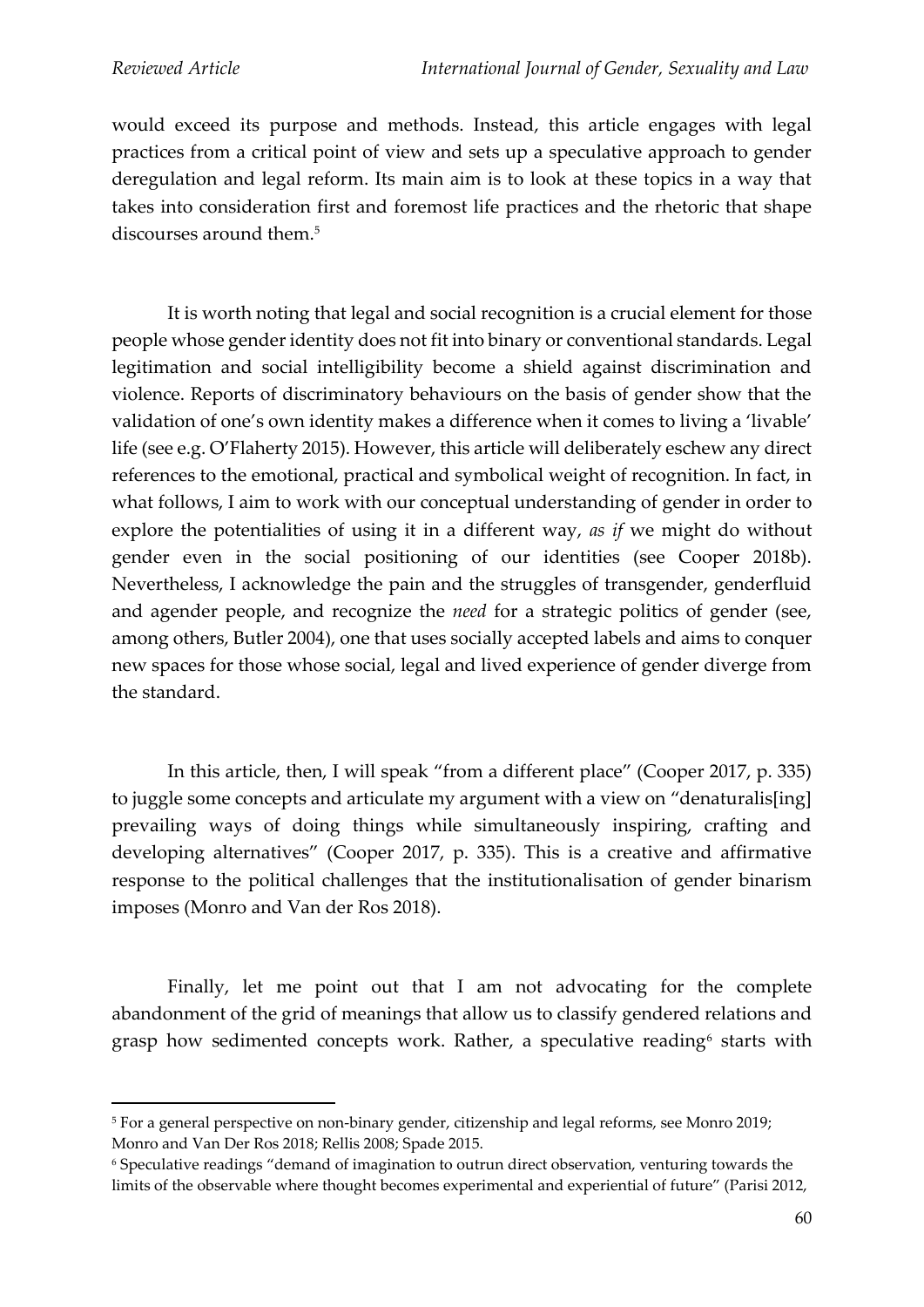paying attention to those conventions in order to dis-organise our modes of understanding reality along a line that takes into account the inherent variability of gendered traits, patterns and systems. Mine is a plea for seeing gender reforms as a fertile site to rewrite and rewire the way in which we think about gender and how we experience its impact upon our daily life. A plea for treating gender labels and nonconformity as political tools and positionings from which to crack the grid of meanings and practices we have been imposed. A plea for trying to think that the legal tools with which we have been endowed might become the same tools that ensnare us again and again in the cage of the gender binary.

### *A monolithic idea of gender*

Legal gender reforms have been mainly couched in terms of simplifying transitioning procedures and allowing for self-declarations.<sup>7</sup> This pathway toward legal reform facilitates processes of "formal identification" (Clarke 2015), allowing subjects to apply to change their legal gender or provide a non-binary classification of gender. Both in the case of laws concerning gender reassignment procedures through statutory declaration, and in those based on the proliferation of alternative gender boxes, the main tendency of these reforms has been to work on and with mechanisms of recognition. Here, the law becomes a field where formal identities can be articulated and negotiated through ascriptive procedures. Subjects start to hold the right to decide over their formal gendered identity, taking away from the state the task of allotting gender at birth. In this modality, it is possible to find echoes of the path that brought gender from being considered a fate to being seen as a cultural feature. No longer the mere expression of biological sex, gender ceases to be a trait that can be *verified* by the state (as happens with birth or death). In the legal settings that allow citizens to decide over their registered gender, the latter rather emerges as an *individual property*, 8 in the widest meaning of the term. It is a property, a feature, a trait since it constitutes

<sup>7</sup> This classification must be intended as one among many possible readings. Other elements or features can be emphasised to draw slightly different (more detailed or oriented towards a more specific goal) classifications of non-binary gender rights. On this, see e.g. Clarke 2019, pp. 993-944. 8 It is interesting to observe that the concept of "property" lends itself to acquiring the twofold extension of 'ownership' and 'belonging'. For "[p]roperty involves relations of belonging" (Cooper and Renz 2016, p. 11). That is, property can be conceived both as a cluster of individual entitlements derived from ownership and as a "spatialised" relationship (Keenan 2010) that involves and affects both poles of the relation in a non-fixed way. I will emphasise a reading of identity as mainly related to possession. Yet, the idea of property as a "relationship of belonging" is still at work in the background of my analysis.

p. 237). A speculative method takes into account the open-endedness of any social event and engages with it by following potential paths and developments.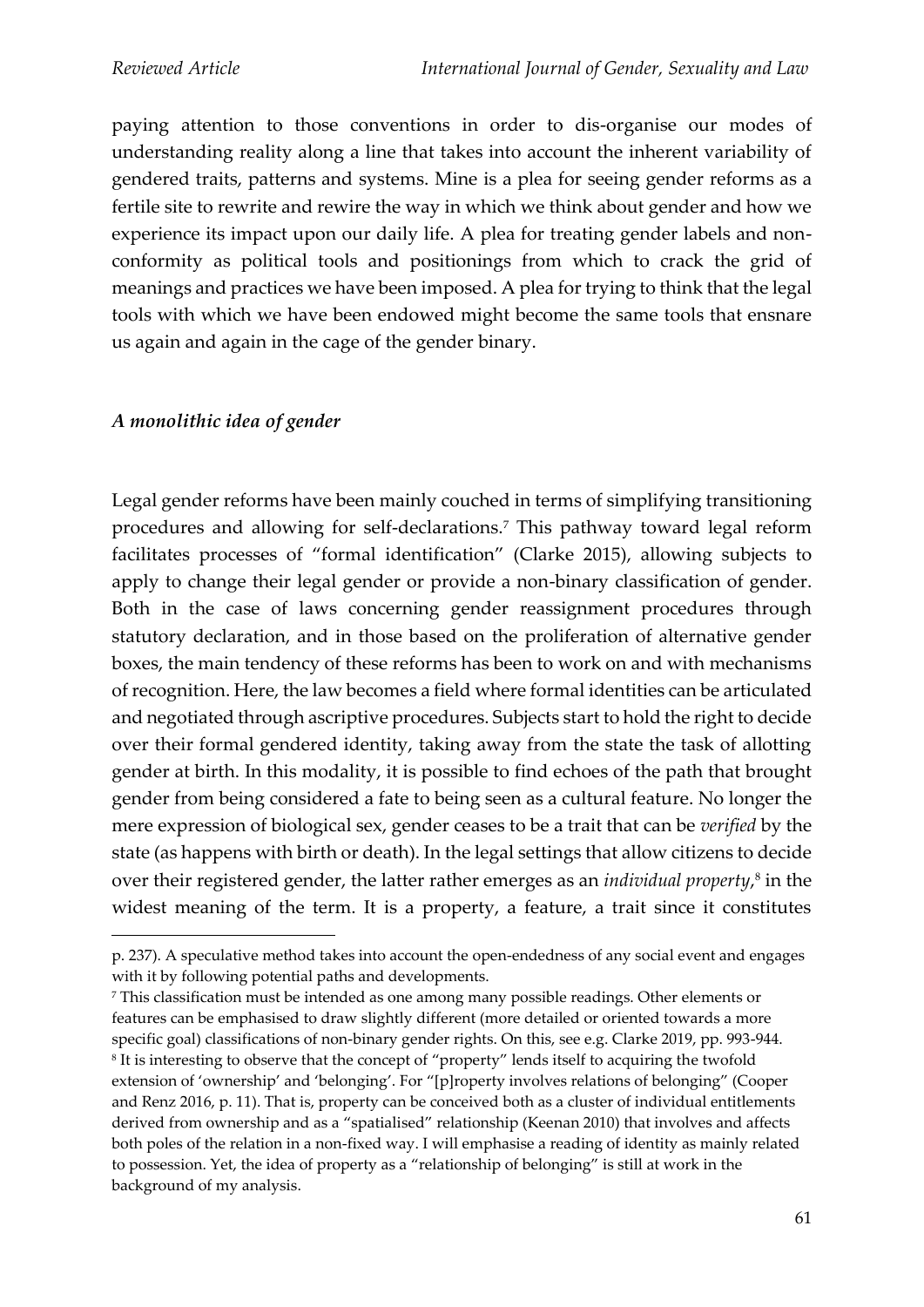individual identities. But it is also a possession, something that belongs to social actors. In this second sense, legal gender takes the form of a civil status, a category or a position that can be the object of a transaction between the citizen and the state. <sup>9</sup> As with their civil status, citizens can choose to change their legal identification, exercising their political agency to be publicly recognised as belonging to a gender and claiming control over their legal identities. When this happens, though, social actors are required to exercise their agency under conditions encoded in the law. Gender becomes the object of a regulated negotiation between the social actor and the state – a property with rights attached to it. In changing their legal gender, citizens enter into a contract with the state, but it is the latter that holds the power to determine the terms of this exchange. It is the state that sets the standards to allot and endow recognition.<sup>10</sup> It is the state that presents citizens with a range of possible identities to adopt and that marks the boundaries and the limits of self-determination.

Before turning to an analysis of the specific outcomes of this arrangement, it is worth observing that the introduction of fixed, standardised and non-negotiable options of recognition on the part of the state paves the way for a relapse into a substantialised view of gender. Legal gender becomes a new fate, no longer given in nature, but enforced by the law. To craft one's own formal identity as legally recognisable, social actors buy into a system that *must* replicate the "traditional" one: legal systems built on a binary division will hardly be the field for a fertile articulation of alternative forms of division, for a creative re-fashioning of their basic terms. This

<sup>9</sup> The overlap between a *contract* and a *status* has been detailed by Carole Pateman in *The Sexual Contract*. Pateman (1988) describes marriage as a modification of a status, rather than a mere transaction limited to the performative utterance "I do". While the aftermath of a transaction usually affects the *object* of the exchange, marriage modifies the status of the parties involved. In Pateman's account, marriage has an impact and a duration in time that exceeds the scope of a binding agreement, since it ratifies a condition of subjection of one party (the woman) to the other (the man). In her terms, a marriage is not "concluded at the moment of the ceremony […] but rather at the moment of conjugality – the exercise of the patriarchal right" (Stichyn 2007, p. 78). The "moment of conjugality", however, lasts for the entire duration of the contract: the object of the contract is not a property or the mutual modification of the civil position of the parties. Rather, the object of the contract is the subjection of the weakest contractor to the strongest. Echoing Pateman, I deem the "recognition act" that sanctions the contract between the state and the citizen to present the same features as marriage. The differential of power that characterises the relation between the state and the citizen and the nature of gender reforms, as will become clear in due course, marks the contractual power that citizens hold, resulting in a subjection of the citizen to a subtler, but equally binding rule of the state. On this, see also the classic concept of *assujettisement* as articulated by Butler (1997).

<sup>&</sup>lt;sup>10</sup> Again, in those legal settings that implement self-ascriptive procedures, gender becomes the object of a contract as it starts to be treated as a property that belongs to the citizen, that is, as it becomes something that the citizen can dispose of on the basis of their free will – as happens with marriage. Indeed, in this latter type of contract, the state is the other contractor.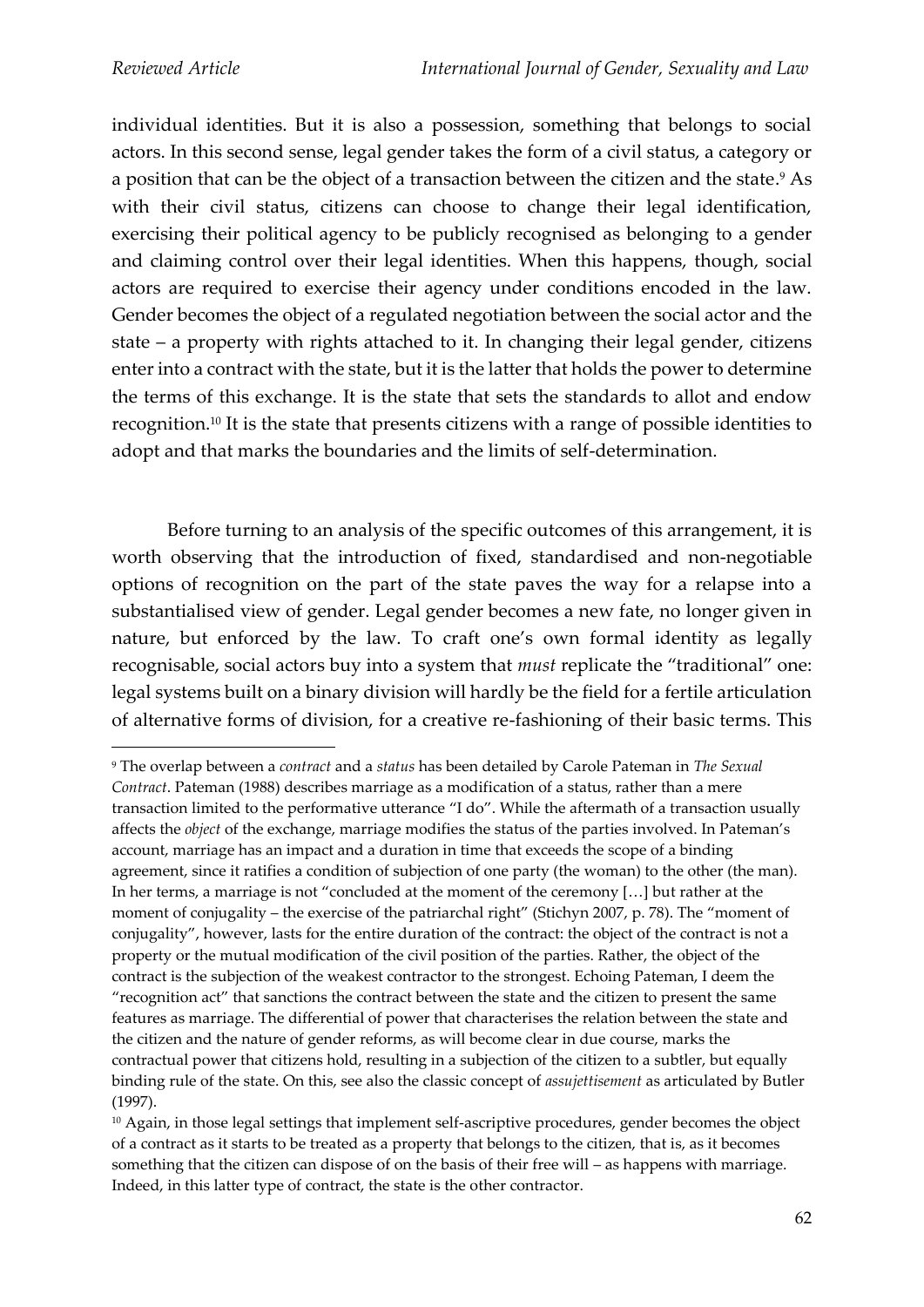way of conceiving gender legal reforms stands out as extremely controversial: while it supports personal agency, it maintains conservative hierarchies; while it reclaims gender as a cultural product, it rearticulates it as a stable, non-negotiable identity feature; while it aims at including, it backs up social hierarchies and worsens marginalisation. In placing at their core the concept of *recognition*, gender legal reforms keep perpetuating the system they want to dismantle.

As for now, it is possible to distinguish two main ways in which gender legal reforms have been articulated: (1) self-declaratory processes and (2) the extension of recognised genders beyond male and female. The first type of legal reforms are directed at easing the procedures for gender reassignment through self-declaratory practices.<sup>11</sup> In legal systems that adopt self-declaration, people who are transitioning are allowed to have their legal gender modified without the validation of specific panels or boards (e.g. Gender Recognition Panels), or upon institutional declarations (e.g. the attestation of having lived in one's preferred gender for a given period or a diagnosis of gender dysphoria).<sup>12</sup> In these cases, gender acts as a civil status, in that it is the sovereign, autonomous choice of the actor that brings about a change in their legal gender. No longer dependent on an external legitimation, it is the subject that chooses the main line along which they want to be recognised. This practice is carried out through the presentation of official documents or statutory declarations.

Notwithstanding the great freedom bestowed by these reforms, most jurisdictions call on people to confirm the "solemn intention of living in the preferred gender for the rest of his or her life".<sup>13</sup> The arrival of what has been dubbed the "principle of irreversibility" places a great limit on self-determination and stands out as one cornerstone of these reforms. Whether or not the possibility of reinstalling the "original" sex under exceptional circumstances, according to strict judicial procedures is contemplated, the principle of irreversibility aims at discouraging any fraudulent behaviours and excludes strategic transitions aimed at achieving legal benefits or entitlements.<sup>14</sup> Gender fluidity is banned from these reforms for legal and administrative reasons, which can go from "benefits-raiding" (Cooper 2018b) to

<sup>12</sup> E.g. in Belgium, Norway, Ireland and Portugal. In 2018 the World Health Organization rejected the classification of "gender incongruence" as a mental disorder, see [https://tgeu.org/world-health](https://tgeu.org/world-health-organisation-moves-to-end-classifying-trans-identities-as-mental-illness/)[organisation-moves-to-end-classifying-trans-identities-as-mental-illness/,](https://tgeu.org/world-health-organisation-moves-to-end-classifying-trans-identities-as-mental-illness/) last viewed 28 August 2019. <sup>13</sup> See, e.g. the Irish Gender Recognition Act, available at:

<sup>&</sup>lt;sup>11</sup> The scope of the processes and what they entail vary from country to country.

[http://www.irishstatutebook.ie/eli/2015/act/25/enacted/en/print.html,](http://www.irishstatutebook.ie/eli/2015/act/25/enacted/en/print.html) last viewed 28 August 2019. <sup>14</sup> See [http://www.ejustice.just.fgov.be/eli/loi/2017/06/25/2017012964/justel,](http://www.ejustice.just.fgov.be/eli/loi/2017/06/25/2017012964/justel) last viewed 28 August 2019.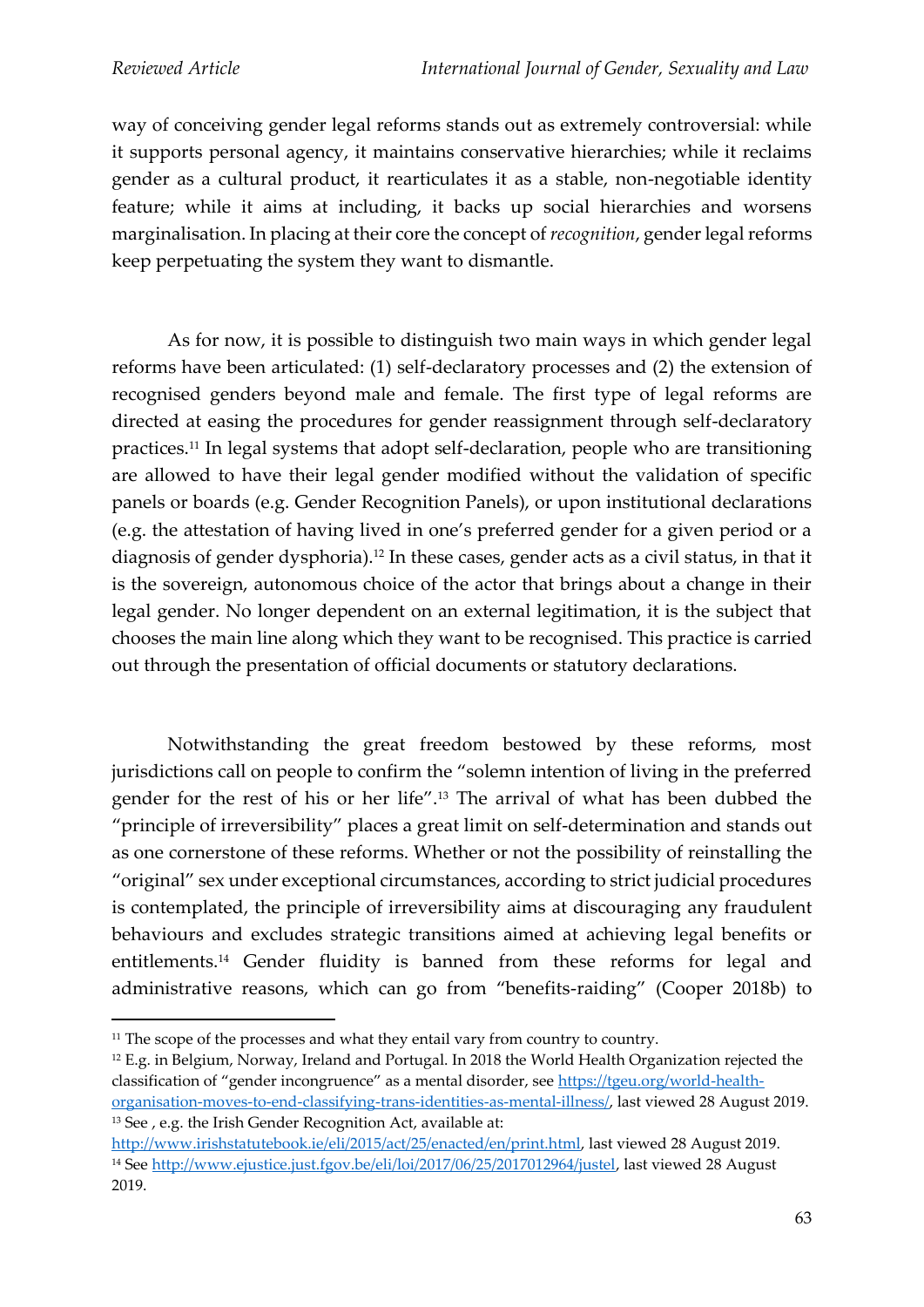complications related to kinship laws, paternal rights or gender fairness. The binding nature of irreversible self-declaration precludes the possibility of "recurring transitions" based on the state's need to track subjects' social positioning. Stability, in these cases, fulfils the normative expectations of state law, allowing the legislator to leave untouched the tangle of different norms and rights contingent on gender ascription. Nonetheless, while it is rare to find the formal reasons tied to the necessity of securing gender labels explicitly articulated in the debate on gender transitioning, politicians and policy makers often refer to the "harm that gender fluidity would pose to society or [to the possibility] that gender fluidity would regularly occur" (Cannoot 2018).<sup>15</sup> Practices of self-determination reveal the twofold side of current legal reforms based on the principle of recognition. Reforms endow people with agency, on the condition that agency, to be "properly" exercised, fits the boxes and legal terms of clarity and steadiness. The limit imposed by the principle of irreversibility holds back the progressive drives of self-determination. The agency conferred by legal reforms collides with the implications that transitioning to another fixed gender brings with it. The transition is toward a new nature. It does not negate the need to *be a gender*, to engrave a gender on our political bodies, on our formal identities. This hampers the possibility of reconceiving gender as an unstable entity, a condition that might change, rather than a fixed characteristic (see Renz 2019). Such reforms leave little leeway for the development of any alternative account of gender: they expand, stretch the traditional idea of how gender shapes and informs our identity. Although gender might no longer be sanctioned at birth, it still encroaches on our identities, it is *the mark*  that saturates our social presence, our political body.

Nonetheless, the rift toward a re-substantialisation of gender – sanctioned with the principle of irreversibility – does not dismantle the value of these reforms as a specific tool to respect and sustain individual choices. In this sense, legal reforms centred on self-determination fulfil their inclusive purpose in supporting the autonomy of citizens as *owners* of their gender. When considered as a legal tool that the citizen can work with, self-declaratory procedures appear as precious political conquests. Endowing individuals with the power of self-determining their positioning, taking away the boundary of a paternalistic recognition on the part of medical professionals or boards, is extremely important; yet, it comes at a price, for

<sup>15</sup> While I am referring here to the Belgian debate, the need to state the irreversible nature of gender registration has marked many other debates on gender recognition. See e.g. the English debate on the Gender Recognition Act: for example, [https://www.theguardian.com/commentisfree/2018/oct/17/the](https://www.theguardian.com/commentisfree/2018/oct/17/the-guardian-view-on-the-gender-recognition-act-where-rights-collide)[guardian-view-on-the-gender-recognition-act-where-rights-collide,](https://www.theguardian.com/commentisfree/2018/oct/17/the-guardian-view-on-the-gender-recognition-act-where-rights-collide) last viewed 28 August 2019. This tendency might find its roots in what Monro and Van der Ros (2018) define as the "highly institutionalized" gender binary.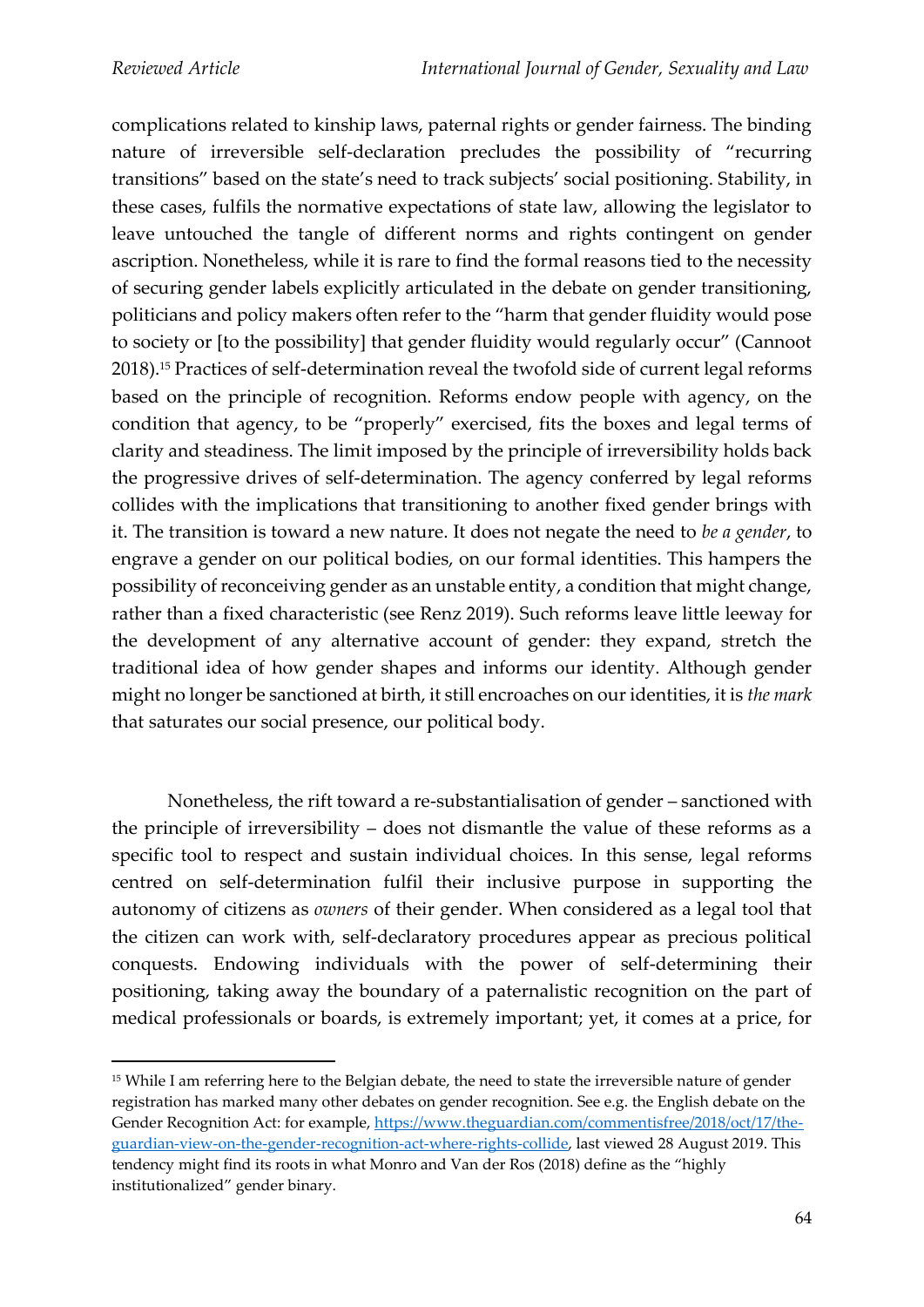the legal practice of self-declaration cannot be detached from social recognition and requires broader support. Medical intervention, for instance, can be key to finding recognition in everyday contexts or, even more, when gender serves an evidentiary function. While gender is re-substantialised in the legal text through the principle of irreversibility, there is no requirement for matching body appearances and legal gender. The discrepancy between formal gender and bodily features downplays the benefits of self-declaration, exposing those who have chosen to change or correct their gender to a recursive request for (social) recognition. Whether in institutional contexts (where documents or other identification records are requested, e.g. airports or courts) or in social ones (e.g. the use of restrooms), this discrepancy eventuates in a lack of protection,<sup>16</sup> for self-determination in this context takes the form of mere formal operations. It not only provokes a mismatch between formal gender and social identity, but it also produces a gap between the legal-political and the medical sides of the transitioning. In many cases, such a disjunction results in the dismissal of a whole set of practices (which might include regular psychological therapies, body modification technologies, and hormonal treatments), as they cease to be essential for a *legal* transition. The disentanglement of the legal-political side of transitioning has the merit of pushing toward a de-pathologisation of gender modification, but at the same time it tends to place the hurdles connected with transitioning processes on the actor's shoulders. To revoke the connection between the civic and the medical side of transitioning mainly affects those people who are unable to afford medical treatments, creating the condition for a further, yet more subtle, disadvantage.<sup>17</sup> As Chris Dietz (2018) points out, this separation brings about a clash between the letter of the law and issues that can be "designated as purely medical", creating the conditions for "situation[s] where medical profession[als] may be resistant to political development" (p. 193). Under this regime, transgender people can incur more subtle forms of marginalisation, exposure to unfair treatments or endless, more burdensome, efforts to *conciliate* legal and biological transitioning.<sup>18</sup>

<sup>&</sup>lt;sup>16</sup> The debate on sex-segregated washrooms or changing facilities emerges from time to time as an urgent question, as it makes explicit and tangible the demand for consistency between bodily features and public behaviours. On the use of self-segregated toilets and non-binary sex, see e.g. *Johnson vs Fresh Marks*, where the plaintiff's "non-clinical" and "ambiguous" response about her sex authorises her employers to rely on the "unequivocal information provided by her driver license" as a proof of her sex for official recognition (in Clarke 2015, p. 821). On this, see also Dunne and Hewitt, 2018 and Nisar 2018.

<sup>&</sup>lt;sup>17</sup> When transitioning ceases to be contingent on medical assessment or surgical/hormonal treatments, access to health care, public welfare and insurance for those who want to undertake these paths might be restricted or fall entirely on their shoulders, both economically and emotionally.

<sup>&</sup>lt;sup>18</sup> A similar gap between the legal text and the conduct of medical professionals has emerged in cases where the law admits the right to refuse to perform medical treatments on the basis of moral or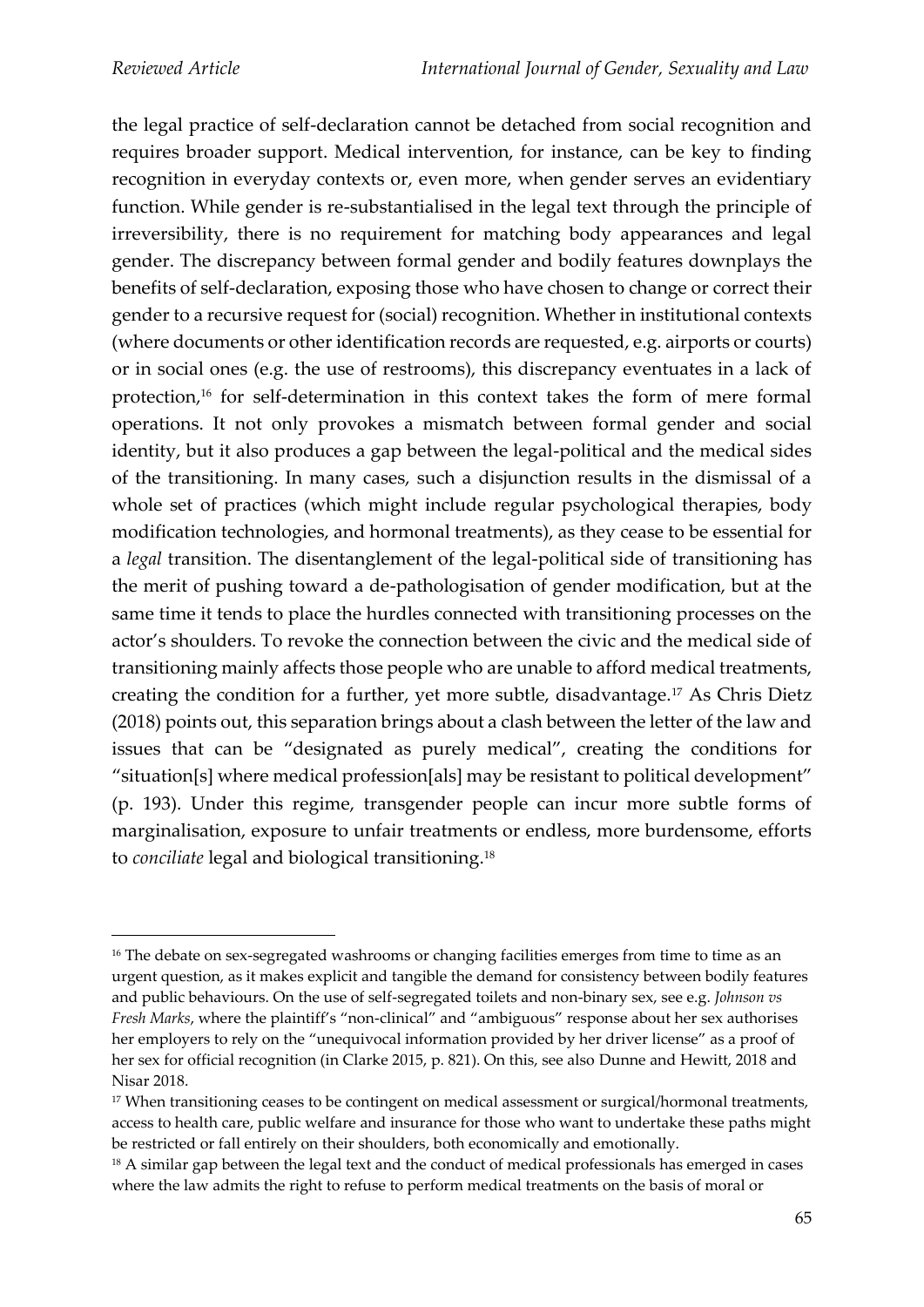Similar tensions between legal legitimation and social recognition arise in the case of those legal reforms that opt for a multiplication of legal labels. Recognition is here guaranteed through the provision of a third gender. While part of these arrangements considers the right of individuals to declare their non-conformity with traditional gender labels (choosing another gender, or correcting the one to which they belong),<sup>19</sup> I am more concerned with those arrangements aimed at supporting the right of children born with an intersex condition not to be "forced" under a binary scheme of gender.<sup>20</sup> While the former kind of legal measures shares some problems with selfdeclaratory practices, the ascription of a child to a non-binary gender has a different import. Once again, recognition is issued on the premise of very narrow clauses. In Germany, for example, a child might be ascribed to a "third gender" only until the sex *is clearly determined*. The legal gender must be modified as soon as the sex can be identified (see Van den Brink, Reuβ and Tigchelaar 2015). The "third-gender" label turns into a legal tool to safeguard children from invasive surgical operations before the development of secondary gender traits. However, these reforms displace only temporarily and contingently the centrality of the binary distinction male/female. In opposition to the steadiness required of people who are transitioning from one sex to the other, the third-gender label is issued as a transitory condition. The temporality of the intersex condition re-affirms the binary system of gender and the centrality of the clear categories male and female.

As in the case of self-declaration, the single subject (the self, the individual, *that* individual) becomes the main target of the law. Once again, then, these arrangements prove substantial for redeeming specific situations and easing individual lives, yet, they leave untouched the symbolic import of gender, reinforcing its importance as an identity marker. However, contrary to self-determination, the decision process is necessarily linked to the autonomous choice to *change* or *correct* one's legal gender, in the case of newborns that present intersexual conditions, the decision must be made by their caregivers. The uncanniness of the choice is worsened by the confusion on "whether the parents, doctors, or hospital officials are to decide on that initial category" (Clarke 2015, p. 793). Reports suggest that parents – often supported by medical experts – prefer to assign their babies to a gender because gender uncertainty

religious reasons. See e.g. the case of abortion rights in Italy and the difficulties that women face to have access to termination procedures.

<sup>&</sup>lt;sup>19</sup> Note that in the second case the law recognises the possibility of transitioning to a third gender, which does not entail nor is directly related to self-determination procedures (where transitioning occurs between two genders).

<sup>20</sup> For a general perspective on "further genders", see Barker and Richards 2015.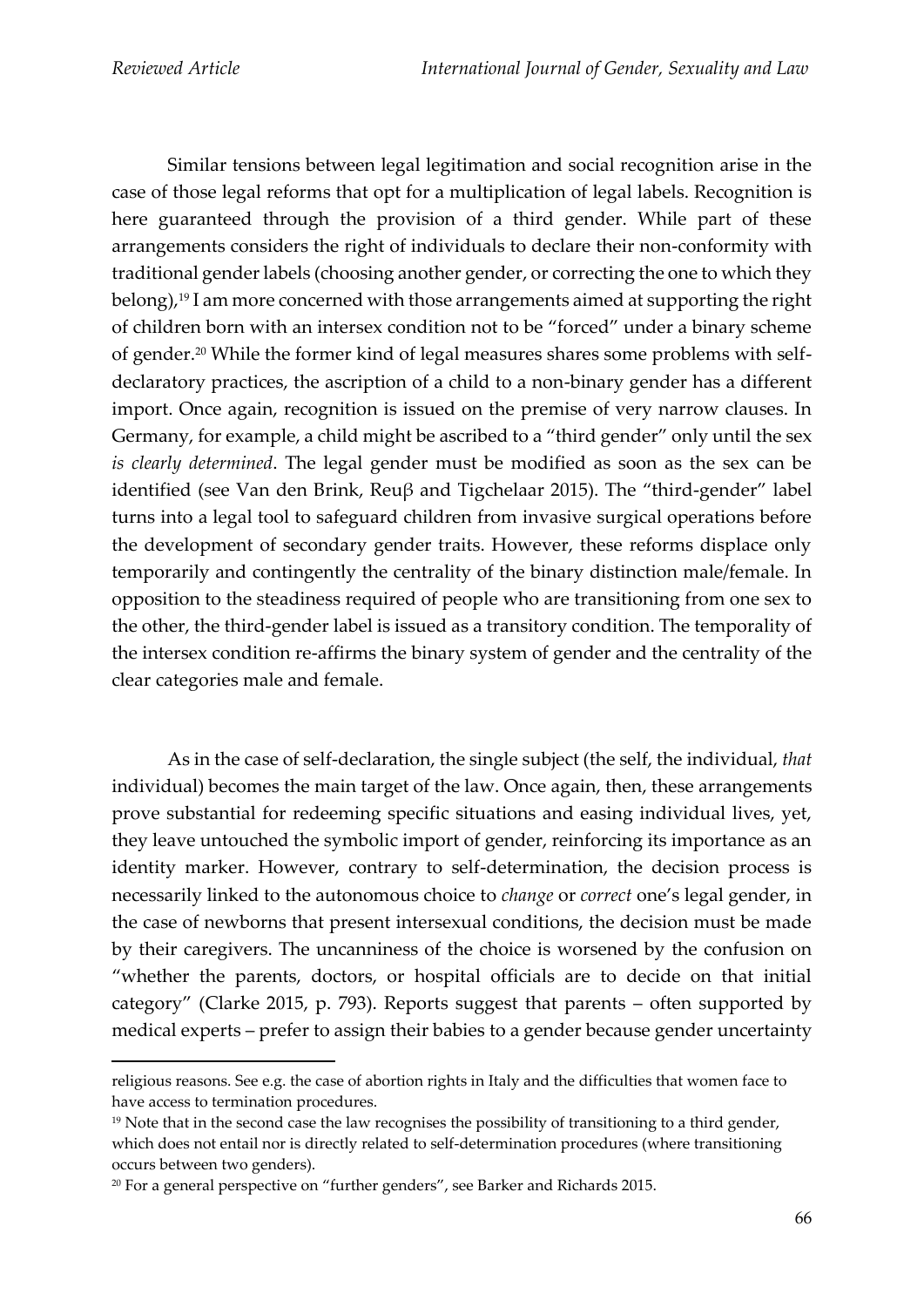might be "unsettling and stressful for families" (Clarke 2015, p. 793; see also Van den Brink, Reuβ and Tigchelaar 2015, p. 286).

The disquieting aura of choosing to register a baby as neither male nor female is strongly contingent on the value that gender still retains as the main line along which identities are organised. This resonates also in other problematic outcomes of self-declaratory schemes and legal systems that allow non-binary registrations. In most civil law systems, legal gender is "a personal record that informs all other registers" (Van den Brink, Reuβ and Tigchelaar 2015, p. 284). The ascription to a third gender or the correction of one's birth certificate might be a hurdle both in international and national contexts where recognition is required. In addition to the difficulties related to a mismatch between legal gender and an individual's appearance, the modification of one's own gender can bar access to specific public services, from "sex-specific" medical examinations to kinship arrangements (such as marriage or adoption rights). Many legislations tie (whether overtly or covertly) legal gender to the possibility of previously legitimised affective or parental relationships (see e.g. Clarke 2015, pp. 798-799; O'Flaherty 2015, p. 291-292). Legal reforms concerning gender and sex have not pushed for a broader change "regarding marriage and regarding legal parentage. […] Similarly, a provision regarding parental status of a person of unknown or 'third' gender is lacking" (Van den Brink, Reuβ & Tigchelaar 2015, pp. 286-287). This also applies to cases where the subject is transitioning from one sex to the other. For instance, the Irish Gender Recognition Act explicitly requests "a statutory declaration declaring that the person transitioning "is not married or [has] a civil partner" (GRA 10.f.i.).<sup>21</sup> Whether the legislator aims at relieving pressure on transitioning processes or at avoiding compulsory treatments and prejudices against intersex people, the "dominant theme" in these legislations is "their focus on a kind of polarity between male and female: one can be one or the other, or perhaps cross over successfully […], but never rest between the two or challenge the poles altogether" (Katyal 2017, p. 430).

# *Diffracting legal accounts of gender*

Although legal reforms based on self-determination and non-binary labels have the merit of supporting single individuals in owning and operating through their legal

<sup>&</sup>lt;sup>21</sup> Note that civil partnerships were introduced in Ireland in 2011 and same-sex marriage became effective in 2015, while the Gender Recognition Act only came into effect in 2016.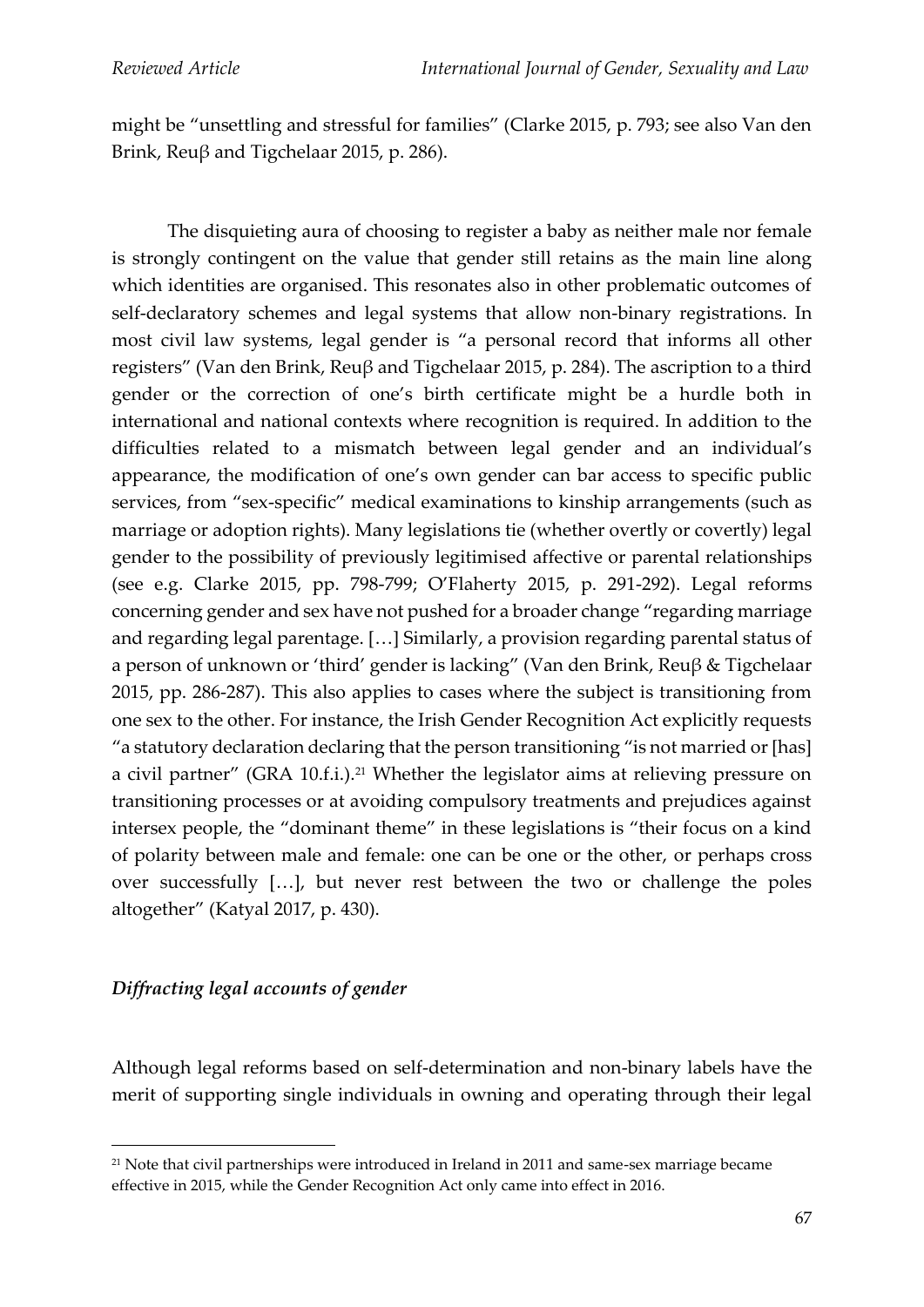gender identity, these reforms tend to replicate an exclusionary matrix typical of liberal legal systems. Reforms based on identity keep working on categories that even when "cut up, planified, machined differently" do not defy dualism, since "what defines dualism is not the number of terms (x 2). You only escape dualism effectively by shifting [terms] like a load, and when you find between the terms […] a narrow gorge like a border or a frontier which will turn *the set into a multiplicity*" (Deleuze and Parnet 2012, p. 132, emphasis added). In this sense, these categories are not able to diffract legal gender, that is, to provide a cluster of alternative modes to interact with and account for gender in a non-binary way.

Moreover, this kind of legal reform frames gender as a *personal property* and overlooks the dynamic, inter-relational, social value of gender. These legal labels shape clear-cut identities organised along the axis of gender, which serves the legal need to individuate who falls under certain rules and who can enjoy specific rights.<sup>22</sup> As Jessica Clarke observes, gender labels are "[f]ormal definitions" that "may be appropriate where the evidentiary, and channeling functions of formality serve the substantive ends of the law" (2015, p. 747). Categories are encompassed in the law to determine who can enjoy a right. Thus, individuals are induced "to sort themselves into channels based on sex, race, family status and citizenship" (Clarke 2015, p. 747). This arrangement attributes to the individual a status or an identity that is "generally considered fundamental characteristic[c] of human beings, contributing to a 'sense of self and place in the world'" (Clarke 2015, p. 747).

As legal gender exceeds its political value, the attribution of an identity oversteps the limits of the legal field, thereby bringing about effects in the social world. The formalisation of gender in the law appears to be bound to replicate a "kind of polarity" typical of the gender binary. In the legal demand for stability and certainty lies the assumption of an ultimate duality of gender. This cannot be disrupted by the introduction of a third gender, for this term emerges as a combination of male and female (a site in between them, a temporary condition) or as a double, a replica, a gender in itself still contingent on the other two. Alluring and disquieting, the "X" that often stands for the third sex in legal texts indicates "sex which is not one" (Irigaray 1985), a neglected replica of the binary that finds no uniform recognition. In the social sphere a symbolic load is attached to it: "X" is the other of the norm and it lacks a substantive status. It is defined by negation. Neither male nor female, the "X" does

 $22$  In the legal context, this can be said also of the label "X", for "X" comes to constitute a specific category, with clear and specific characteristics, that are indicated in the law.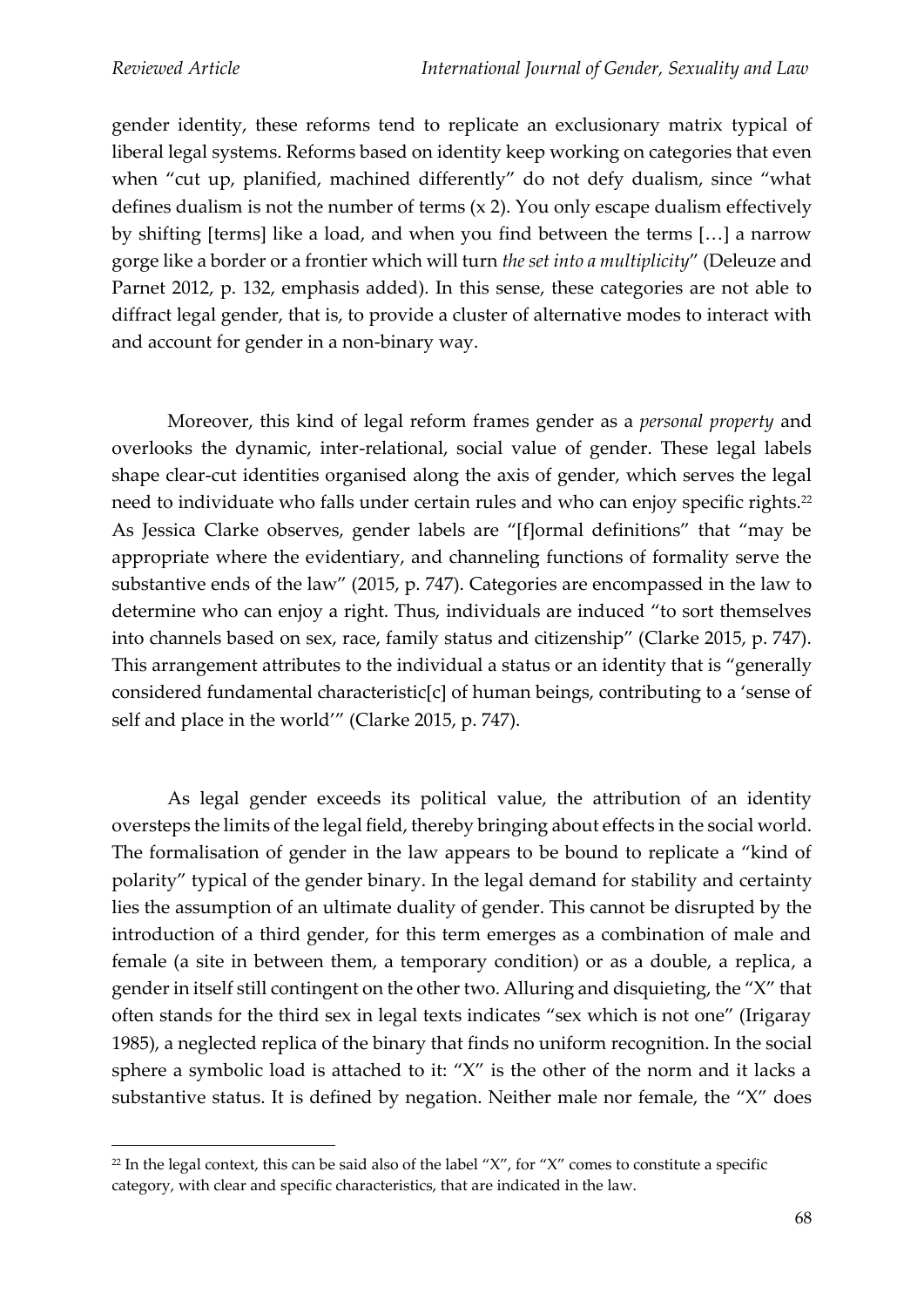not challenge the binary of gender (see Deleuze 1987, p. 132-134), but rather confirms its exceeding value in the double bind of an impossible definition (a definition that says what X is not) and a precarious legal status. Not thoroughly recognised in all international settings, this label also poses issues at the level of national institutions. Not only can it limit access to public services and hamper the exercise of sex-specific rights, but it can also be framed as a site of passage, a momentary label when the real sex has yet to be discovered. The "X" of the law maintains its symbolic awkwardness (see Van den Brink, Reuβ and Tigchelaar 2015), it becomes the dark continent of legal gender identity, a recognition through subtraction. In this sense, its value wanes in the face of legal reforms that are still tied to a system of recognition and legitimation based on identity categories. Selecting, carving and defining a subject of law, a stable category to rely on, always means electing some attributes as meaningful, some statuses as relevant. This process is not only bound to exclude some categories from recognition. It also constitutes "human agents" as "individual units with a positive essence […] self-determining, ideally rational, consciously operating units" (Davies 2007, p. 153).

When it comes to gender, this representation "might also, ironically, reinstate (in a different form) the status categories which [reforms] fought so hard to eliminate" (Davies 2007, p. 153). The stigma of a misplaced identity re-emerges in the undetermined status of those whose gender is *the other* of binary genders, as well as in the re-integration of those who are transitioning in one of the two accepted categories. At the same time, gender identity sanctions the autarchy of the subject. The very concept of "self-determination" rules out of the legal sphere the relational aspects of gender. The sovereign rhetoric deployed in the law clashes with the hurdles that arise in the social unfolding of gender. Recognition is determined not by a labelling process, nor by the performative declaration of our desires concerning one's belonging to a gender category. The struggle of fitting the social grid of gender entails the *functionalities* of a body, the way in which it composes with the reality that surrounds it. However, a label is not a body; a formal identity does not ease the experience of a lack of social approval. The reforms presented above do not "fix the floating chain of signifieds in such a way as to counter the terror of uncertain signs" (Barthes in De Lauretis 2008, p. 117). To have the capacity of being ascribed to a different gender label, to choose, correct, amend one's own gender does not ease the social "terror of uncertainty" but at the same time defines the spectrum of possible recognition. The law offers a "narrative anchorage" that is "too weak or too dispersed" to evoke changes in the social import of gender, but strong enough to reinforce the traditional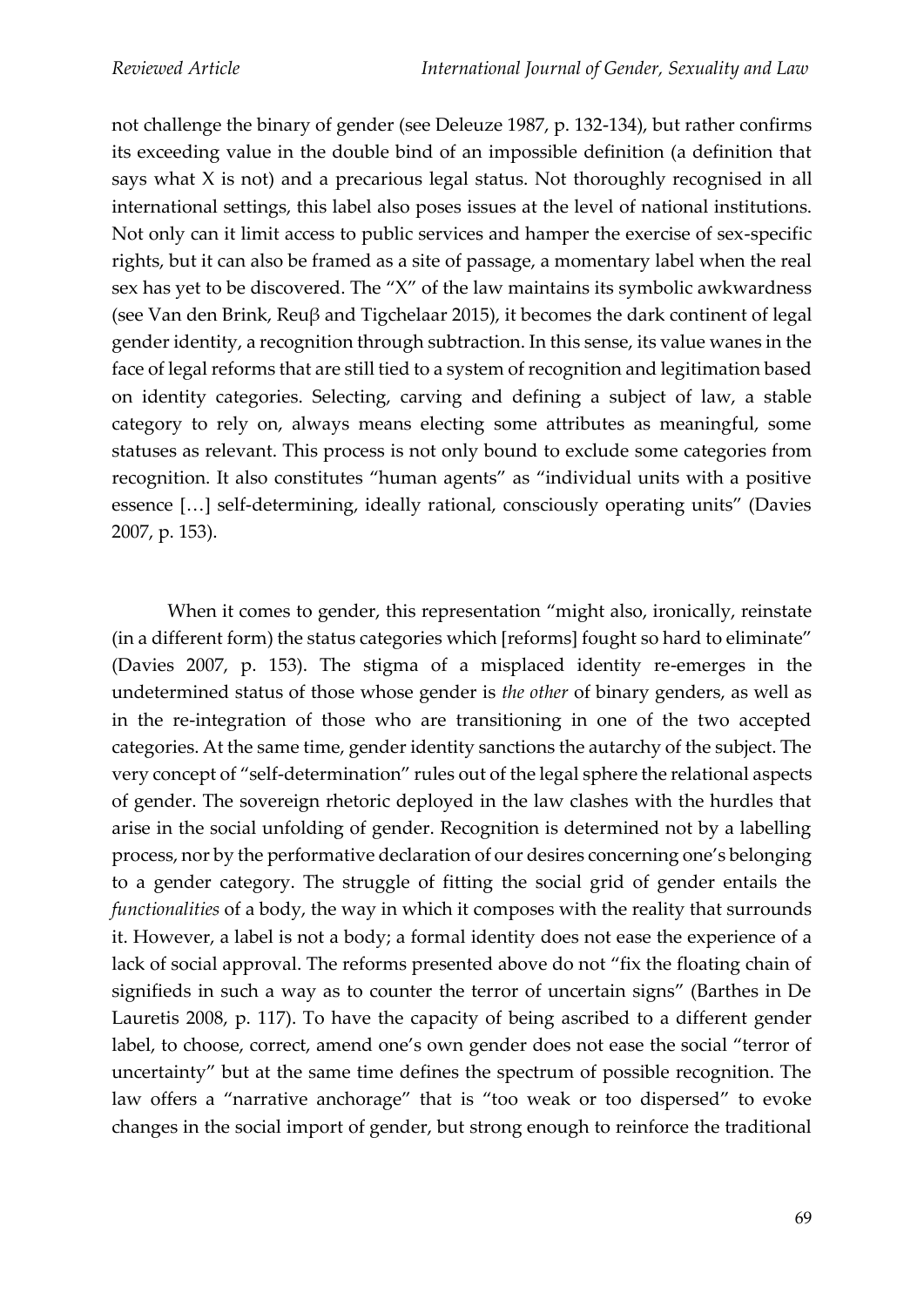understanding of gender as a substance, an inherent feature of the subject.<sup>23</sup> Formal gender identities do not make room for a proliferation of genders or a movement between them. They either frame the *other* of the norm or call for a re-normalising process to be done. Weakness and dispersedness reveal themselves in the request of finding out the *true* sex of a baby, in the elusiveness of sex-specific state services, in the possibility of having the last word on the gender *we are* – last and ultimate, because it appears irreversible.

These legal junctures cannot be fixed or amended until gender keeps being understood as a thing in itself (pre-relational) attached to an individual (pre-social). Indeed, in a system structured on the idea of subjective rights and identity groups, the categories offered in the law constitute the "resting point where meaning could temporarily congeal" (De Lauretis, p. 118). This is a crucial element of legal recognition and the only strategy to attribute individual rights. The problem arises when relationality kicks in. When the subject of law descends into everyday life, which is embroidered with "informal practices of identity formation reflective, playful, and flexible" (Clarke 2015, p. 814). In this realm, new burdens materialise and, often, originate from the idea that we must adopt a formal identity, even when selfdetermination does not provide a way out from narratives of the "wrong body", social prejudice and exclusion from legitimised affective bonds.

A way out can be to rewire legal reforms. To leave gender categories intact or get rid of them, to find a strategy to tackle the gender binary in order to offer relief and shelter to those *individuals* that need the law to define (re-define, self-define) their gender identity – possibly enjoying sex-specific services and public welfare to support their choices. But at the same time, to determine those sites where legal gender counts as a functional element. To operate on relationships and not on recognition. To stop "measur[ing] and limit[ing] the quality by relating it to something" (the identity related to gender), to avoid the interruption of what Gilles Deleuze (2001, p. 178) defines as "mad-becoming".

A relational approach to gender takes into account its social rootedness, as well as its variability and its connection with the context. In this sense, stepping away from a politics of identity does not imply a recrudescence of gender-blind policies that are

<sup>&</sup>lt;sup>23</sup> This duality is contradictory only superficially, for the law is too weak to impose changes but can back up and adopt traditional views, conferring on them a stronger value.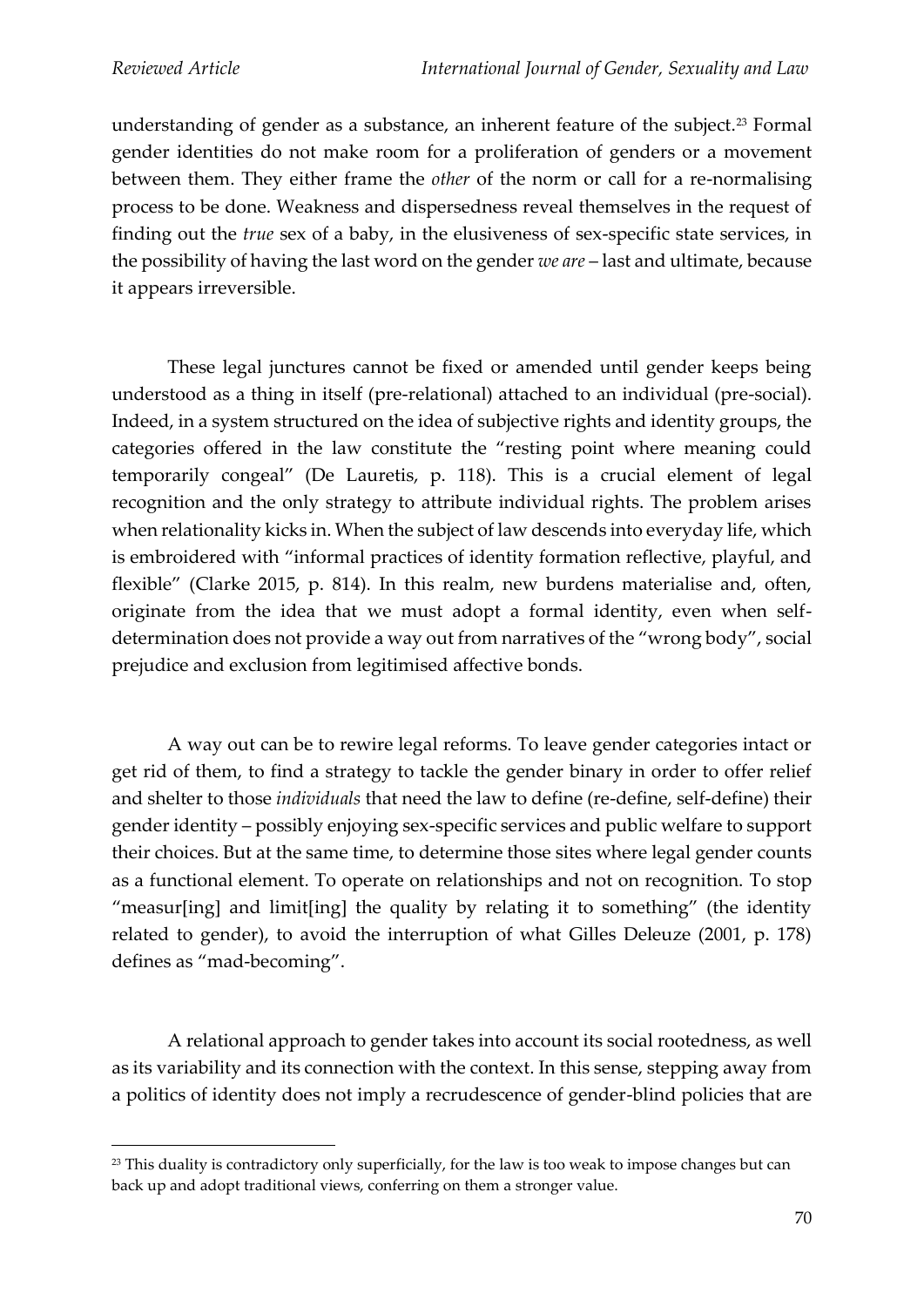unable to address issues of social injustice. An alternative approach must take as its starting point the idea of gender as a relational practice, as a feature that is constantly made within interactions, exceeds pre-given stable categories and can only be known in the reciprocal positioning of social agents. In this perspective, gender appears as "a real force throwing its weight around in the world and demanding to be taken seriously" (Harman 2005, p. 17). More than a property, gender can be read as an *existing* force, that is, as a combinatory, interactional practice that emerges from exchanges. This does not mean dismissing gender as an ephemeral feature that can be easily undone or deliberately modified.<sup>24</sup> Flora Renz proposes treating gender as a "temporal or fluctuating dimension and to focus on gender as fluid not in the sense that someone individually perceives their gender identity as such but rather as a category or social reality that can vary in intensity or that might have different effects in different moments" (Renz 2019, n.p.). The legislator would be called to "think about gender as something that may flare-up at a given time, and so carry more relevance, and go into remission at other times", this "allow[s] for a more nuanced analysis of gender-based oppression or discrimination, which is frequently impacted by the simultaneous working of other factors" (Renz 2019, n.p.). This approach does not overlook the challenges that gender brings with it, nor does it neglect gender-based violence; rather, it replaces the sop of recognition with the concession of a set of legal tools that can be used by social agents in a creative way.

In addition, such legal arrangements would favour an approach that engages with the dynamic chain of meaning that composes gender.<sup>25</sup> Far from replicating the gender binary as a fixed set of features that can be eluded but never escaped, an opening to creativity leaves spaces for alternative affirmative appropriations without incurring in the awkward proliferation of substantialised identities.<sup>26</sup> When treated as a "real force" that operates in the web of social connection, the law can embed an idea

<sup>&</sup>lt;sup>24</sup> The idea of "undoing" gender has found in Judith Butler (2004) a great supporter. Her theories on performativity have exerted great influence on queer scholars and theorists interested in explaining the power of subversive practices. Yet, the limits of performativity as a political tool that is manageable by single individuals have been discussed and challenged by many. Butler herself, in her more recent works, adopts a position that pays more heed to the social dimension of performances, rather than to the actors who might carry them out by themselves.

<sup>&</sup>lt;sup>25</sup> The twofold meaning of 'property' re-emerges here, since to account for what I define as "the chain of meanings" that composes gender, the acknowledgement of networks of belonging is required. Indeed, shifting from an identity-based legal system to one that regulates and protects networks of belonging and social positionings calls for a pluralisation of the law. For a further and deeper exploration of these topics, see Keenan (2010) and Cooper (2019b).

<sup>&</sup>lt;sup>26</sup> The need to add elements to the "LGBT" category displays the predicament of recognition. To fall under the group, as bearers of an identity, social actors must be visible, linguistically encompassed through a label in the never complete list of possible sexual orientations and preferences.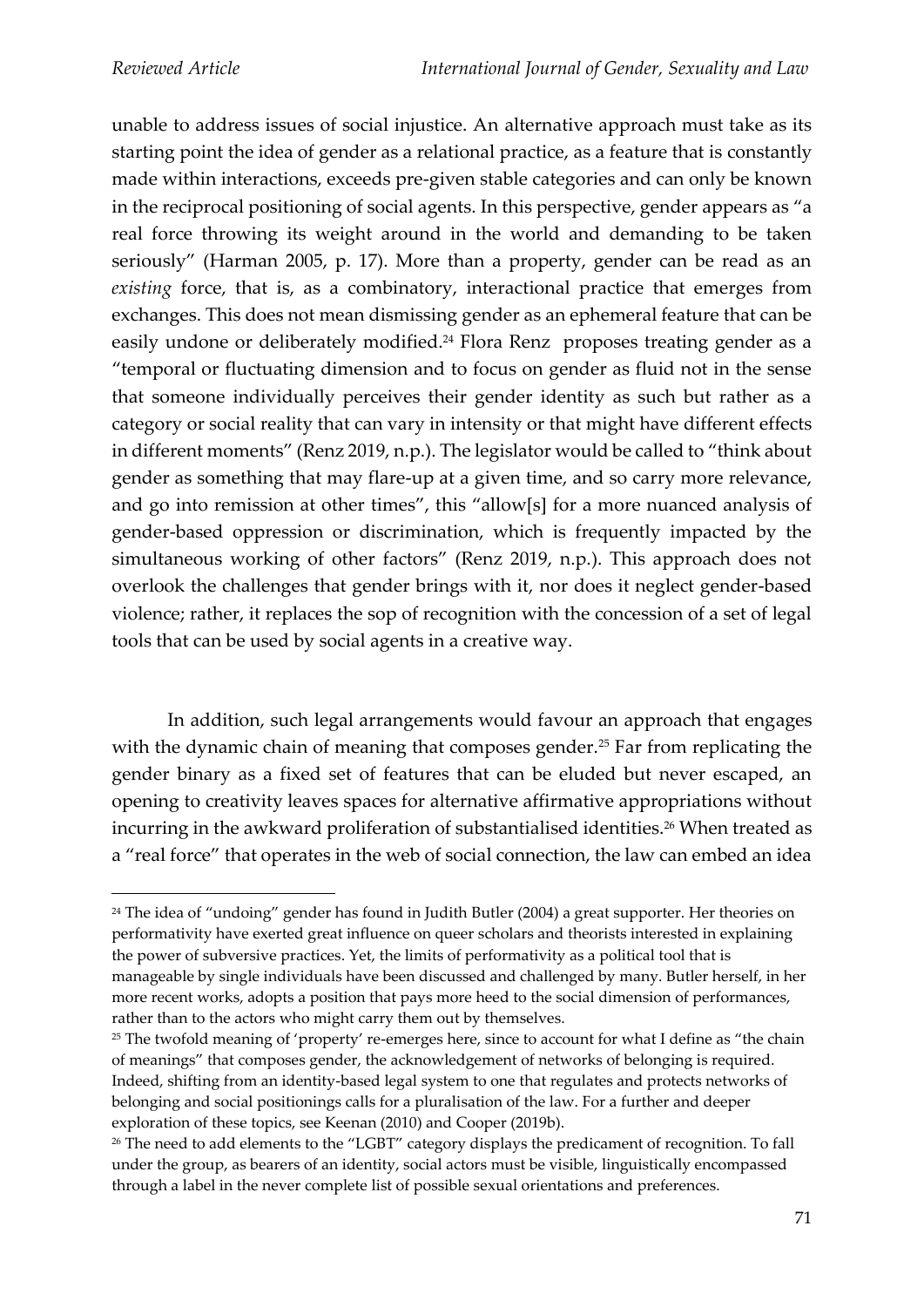of gender that crosses the "limits of this representation or reproduction" (Deleuze 2001, p. 80). In this way legal gender would acknowledge the "variable relations of resemblance and contiguity known as forms of association" (Deleuze 2001, p. 80), which allows legal reforms to focus on the exceeding value of gender instead of crystallising some features as typical of one or the other gender. In concentrating on the relational value of gender, legal reforms can regulate the functional value of gender and consider its import in everyday social junctures. At the same time, in not giving up gender labels, legal systems would still be able to provide solutions to single cases, such as transitioning processes and all those instances where a formalised gender identity is an essential element in the individual demand for recognition. Crucial in setting up an alternative and more effective way to treat legal gender is the idea of gender as a multiple legal concept that can take a different value according to its "context" and the "purpose". Davina Cooper (2019a, p. 4) clearly makes this point when she observes that we should let go of the idea that it is possible to "preemptively" figure out "which conception is the right or best one" and embrace a perspective that pushes toward a consideration of "different cuts and joins (material and interpretive)" that allows to gauge the "implications different conceptions have for how social life is understood and lived". Cooper goes on, emphasising that

This also recognises that while different conceptions, for instance of gender, are tied to different political projects, conceptions can take on their own life as notsensibly-to-be disputed "facts", particularly when they are taken up by powerful institutional bodies and processes. (p. 4)

In this sense, fragmenting our understanding of gender *in the law* can be crucial to avoid a hypostatisation of its value. Being able to promote a conceptual segmentation of gender in the law can expand the scope of legal measures so as to grasp new or unforeseen instances of marginalisation. Opposite to a strategy that frames the conundrum of legal gender in terms of individual rights (so as to provide an extemporary solution that paradoxically replicates the exclusionary system it is meant to challenge), taking an approach that accounts for the shimmering nature of gender, its embeddedness in the social field, its unstable, uncanny, unclear manifestation can allow us to avoid the predicament of neglecting gender-based violence while eschewing an articulation of the struggle around gender in terms of "recognition". Perhaps this paradigm shift in the law can be useful to understand "how derisory are the voluntary struggles for recognition" (Deleuze 2001, p. 80) because "[s]truggles occur only on the basis of a common sense and established values, for the attainment of current values (honours, wealth and power). A strange struggle among consciousnesses for the conquest of the trophy […] of pure recognition and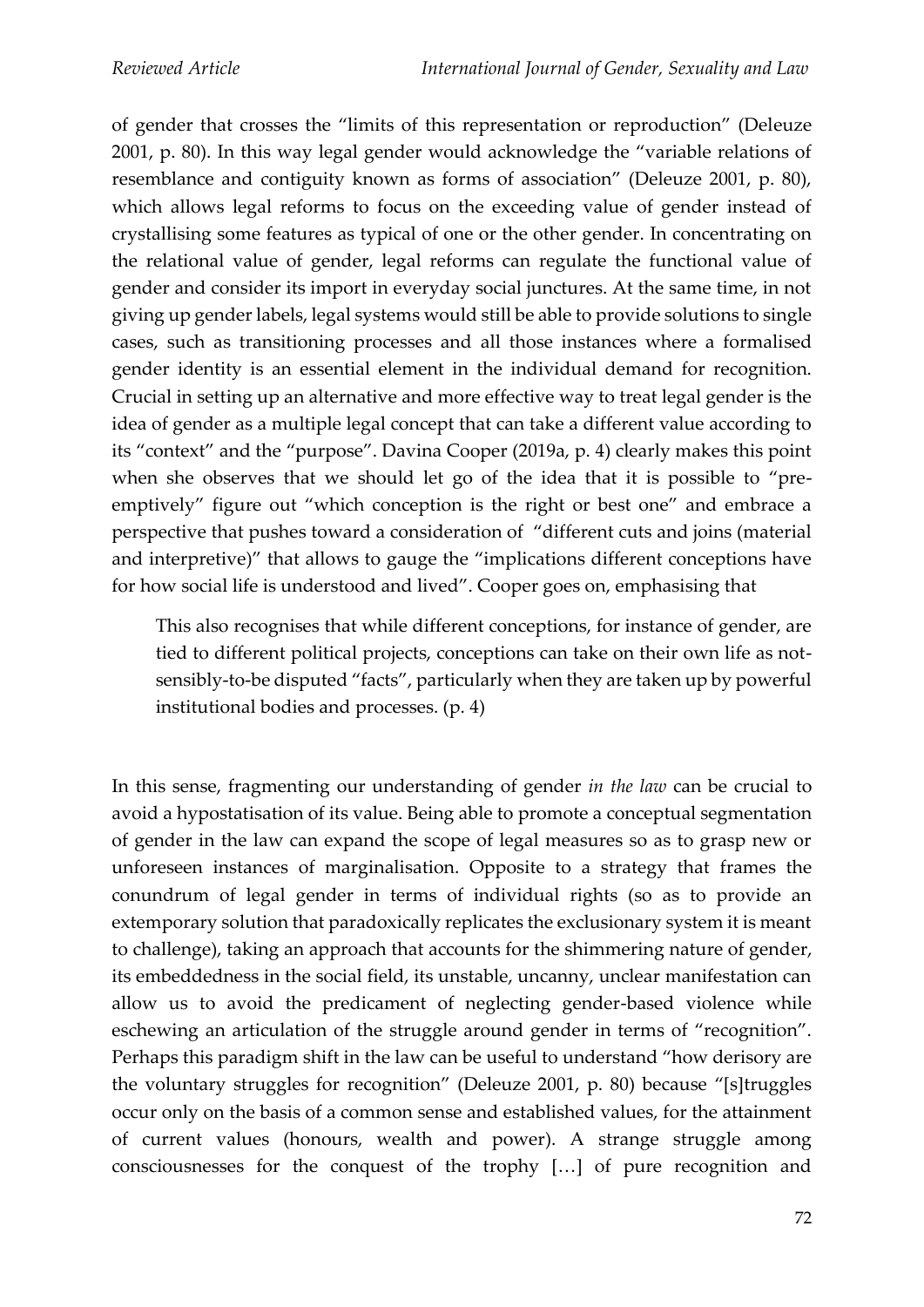representation" (Deleuze 2001, p. 80). A kaleidoscope of gender is what might help us overcome the mark of "this indelible model of recognition" (Deleuze 2001, p. 80).

# *References*

Barker, M.J. and Richards, C. 2015, 'Further Genders', M.J. Barker and C. Richards (eds.) *The Palgrave Handbook of the Psychology of Sexuality and Gender*, New York: Palgrave McMillan, pp. 166-182.

Butler, J. 1997, *The Psychic Life of Power. Essays in subjection*, New York: Stanford University Press.

Butler, J. 2004, *Undoing Ties*, London and New York: Routledge.

Cannoot, P. 2018, 'New Belgian Gender Recognition Act: shouldn't self-determination also include non-binary people?', IACL-AIDC weblog, 21 March 2018, last accessed 15 January 2020, [https://blog-iacl-aidc.org/the-third-gender/2018/6/3/new-belgian](https://blog-iacl-aidc.org/the-third-gender/2018/6/3/new-belgian-gender-recognition-act-shouldnt-self-determination-also-include-non-binary-people-gwh56)[gender-recognition-act-shouldnt-self-determination-also-include-non-binary-people](https://blog-iacl-aidc.org/the-third-gender/2018/6/3/new-belgian-gender-recognition-act-shouldnt-self-determination-also-include-non-binary-people-gwh56)[gwh56.](https://blog-iacl-aidc.org/the-third-gender/2018/6/3/new-belgian-gender-recognition-act-shouldnt-self-determination-also-include-non-binary-people-gwh56)

Clarke, J.A. 2015, 'Identity and Form', *California Law Review*, vol. 103, no. 4, pp. 747- 839.

Clarke, J.A. 2019, 'They, them, and theirs', *Harvard Law Review*, vol. 132, no. 3, pp. 894- 991.

Cooper, D. 2017, 'Prefiguring the State', *Antipode*, vol. 49, no. 2, pp. 335–356

Cooper, D. 2018a, 'Possessive Attachments: Identity Beliefs, Equality Law and the Politics of State Play', *Theory, Culture & Society*, vol. 35, no. 2, pp. 115–135.

Cooper, D. 2018b, *Acting as if other law reform options were already on the table?*, social politics and stuff weblog, 14 October 2018, last accessed 15 August 2019, [https://davinascooper.wordpress.com/2018/10/14/acting-as-if-other-law-reform](https://davinascooper.wordpress.com/2018/10/14/acting-as-if-other-law-reform-options-were-already-on-the-table/)[options-were-already-on-the-table/.](https://davinascooper.wordpress.com/2018/10/14/acting-as-if-other-law-reform-options-were-already-on-the-table/)

Cooper, D. 2019a, 'A Very Binary Drama: The Conceptual Struggle for Gender's Future', *Feminist@law*, vol. 9, no. 1, pp. 1-36.

Cooper, D. 2019b, *Feeling Like a State*, Durham: Duke University Press,

Cooper, D. and Renz, F. 2016, 'If the State Decertified Gender, What Might Happen to its Meaning and Value?', in Journal of Law and Society, vol. 43, no. 4, pp. 483-505.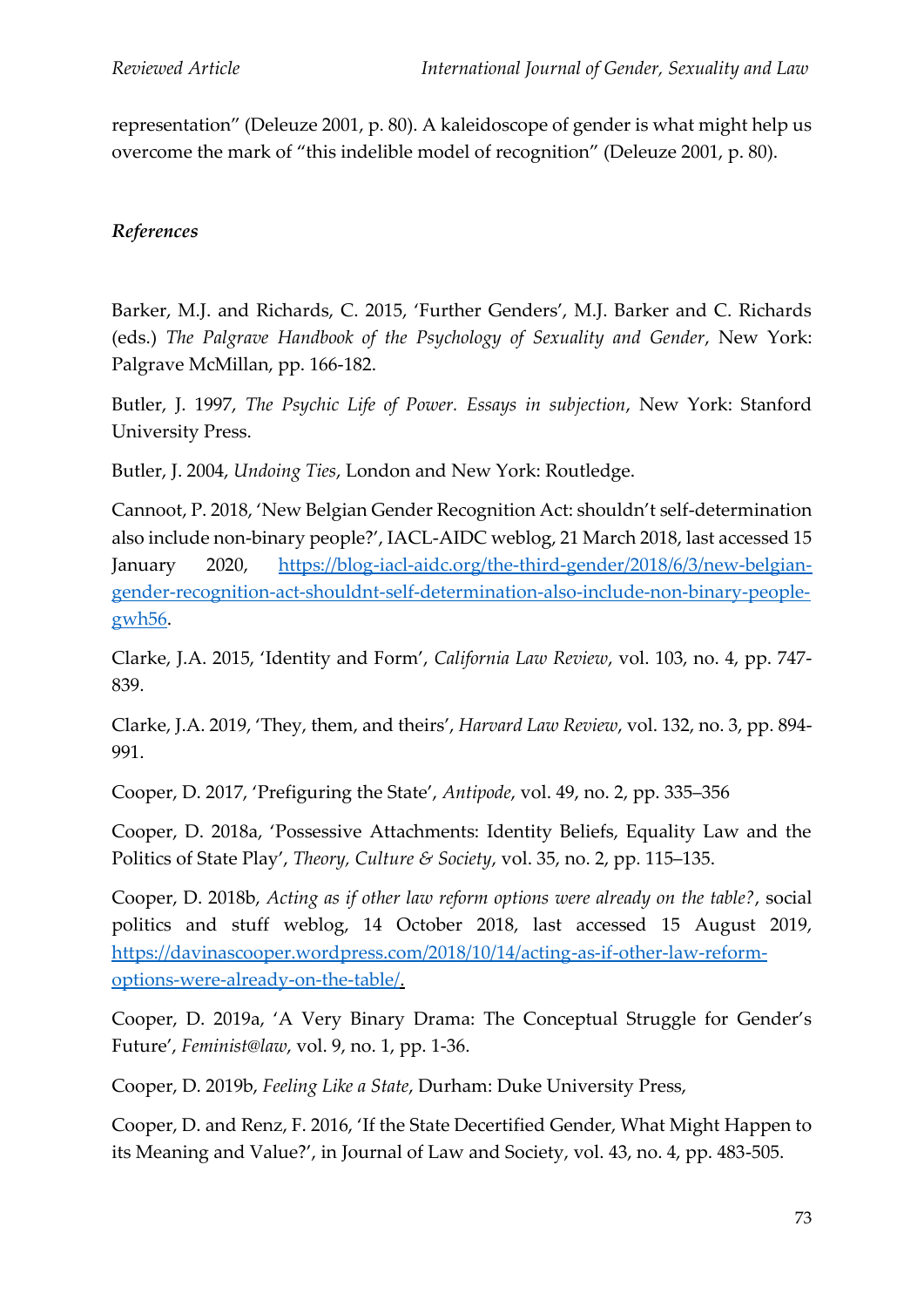Davies, M. 2007, 'Beyond Unity', in V. Murno, C.F. Stychin *Sexuality and the Law. Feminist engagements*, Routledge, London, pp. 151-170.

De Lauretis, T. 2008, 'Nightwood and the 'Terror of Uncertain Signs'', *Critical Inquiry*, vol. 34, no. S2, pp. 117-129.

Dunne, P. and Hewitt, T. 2018, *Gender Recognition, Self-Determination and Segregated*  Space, Oxford Human Rights Hub weblog, 16<sup>th</sup> January, last accessed 18 August 2019. [https://ohrh.law.ox.ac.uk/gender-recognition-self-determination-and-segregated](https://ohrh.law.ox.ac.uk/gender-recognition-self-determination-and-segregated-space/)[space/](https://ohrh.law.ox.ac.uk/gender-recognition-self-determination-and-segregated-space/)

Deleuze, G. 2001, *Difference and Repetition*, London and New York: Continuum.

Deleuze, G. 2004, 'Instinct and Institution', in D. Lapoujade (ed.), *Desert Islands and other texts 1953-1974*, Los Angeles: Semiotext(e), pp. 19-22.

Deleuze, G., Parnet, C., 2012. *Dialogues II*, New York: Columbia University Press.

Dietz, C. 2018, 'Governing Legal Embodiment: On the Limits of Self-Declaration', *Feminist Legal Studies*, vol. 26, no 1, pp.- 85–204.

Harman, G. 2005, *Guerrilla Metaphysics: Phenomenology and the Carpentry of Things*, Chicago: Open Court.

Irigaray, L. 1985, *The sex which is not one*, Ithaca: Cornell University Press.

Katyal, S.K. 2017 'The *Numerus Clausus* of Sex', *The University of Chicago Law Review*, vol. 84, pp. 389-494.

Keenan, S. 2010, 'Subversive Property: Reshaping Malleable Spaces of Belonging', *Social & Legal Studies*, vol. 19, no. 4, pp. 423–439.

Monro, S., Van Der Ros, J. 2018, 'Trans\* and gender variant citizenship and the state in Norway', *Critical Social Policy*, vol. 38, no. 1, pp. 57–78.

Monro S. 2019, 'Non-binary and genderqueer: An overview of the field, International', *Journal of Transgenderism*, vol. 20, no. 2-3, pp. 126-131.

Nisar, A.N. 2018, '(Un)Becoming a Man: Legal Consciousness of the Third Gender Category in Pakistan', *Gender and Society*, vol. 32, no. 1, pp. 59-81.

O'Flaherty, M. 2015, 'The Yogyakarta Principles at Ten', *Nordic Journal of Human Rights*, vol. 33, no. 4, pp. 280-298.

Parisi, L. 2012, 'Speculation: a Method for the Unattainable', in Lury, C., Wakeford, N. and Gerhard Boomgaarden (eds), *Inventive Methods: The Happening of the Social (Culture, Economy, and the Social)*. London and New York: Routledge, pp. 232-244.